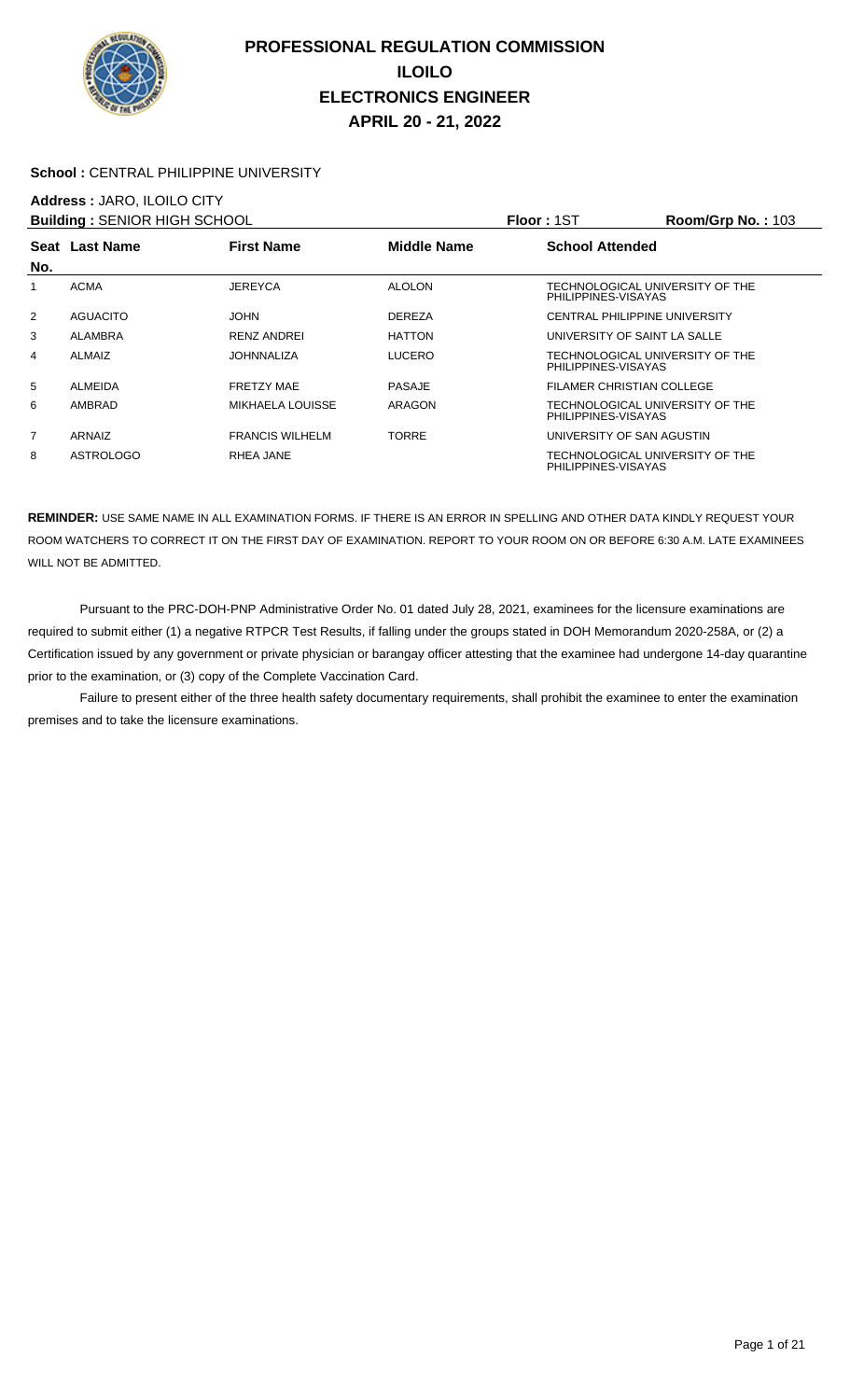

#### **School :** CENTRAL PHILIPPINE UNIVERSITY

## **Address :** JARO, ILOILO CITY

| <b>Building: SENIOR HIGH SCHOOL</b> |                    |                      |                    | Floor: 1ST                                             | Room/Grp No.: 104                       |
|-------------------------------------|--------------------|----------------------|--------------------|--------------------------------------------------------|-----------------------------------------|
|                                     | Seat Last Name     | <b>First Name</b>    | <b>Middle Name</b> | <b>School Attended</b>                                 |                                         |
| No.                                 |                    |                      |                    |                                                        |                                         |
|                                     | <b>ATAAL</b>       | RUTH JOY             | <b>ALENTAJE</b>    | <b>CENTRAL PHILIPPINE UNIVERSITY</b>                   |                                         |
| $\overline{2}$                      | <b>BALINSOY</b>    | <b>DOMINIC PAUL</b>  | <b>BUENAFE</b>     | ILOILO SCIENCE & TECHNOLOGY                            | UNIVERSITY (FOR W.V.C.S.T.-MAIN CAMPUS) |
| 3                                   | <b>BALLESTER</b>   | <b>KENNIE ROU</b>    | CORDERO            | UNIVERSITY OF SAN AGUSTIN                              |                                         |
| 4                                   | <b>BANAAY</b>      | <b>KENNETH</b>       | LAGRADA            | <b>CENTRAL PHILIPPINE UNIVERSITY</b>                   |                                         |
| 5                                   | <b>BATACANDOLO</b> | VINCENT              | <b>DEONDO</b>      | FILAMER CHRISTIAN COLLEGE                              |                                         |
| 6                                   | BATADLAN           | <b>REGENE</b>        | <b>SOLIVA</b>      | TECHNOLOGICAL UNIVERSITY OF THE<br>PHILIPPINES-VISAYAS |                                         |
| $\overline{7}$                      | <b>BEATING</b>     | <b>KEZIA FAYE</b>    | <b>TUPAS</b>       | ILOILO SCIENCE & TECHNOLOGY                            | UNIVERSITY (FOR W.V.C.S.T.-MAIN CAMPUS) |
| 8                                   | <b>BEDRIO</b>      | <b>REGINE NOELLE</b> | <b>QUIATCHON</b>   | COLEGIO SAN AGUSTIN-BACOLOD CITY                       |                                         |

**REMINDER:** USE SAME NAME IN ALL EXAMINATION FORMS. IF THERE IS AN ERROR IN SPELLING AND OTHER DATA KINDLY REQUEST YOUR ROOM WATCHERS TO CORRECT IT ON THE FIRST DAY OF EXAMINATION. REPORT TO YOUR ROOM ON OR BEFORE 6:30 A.M. LATE EXAMINEES WILL NOT BE ADMITTED.

 Pursuant to the PRC-DOH-PNP Administrative Order No. 01 dated July 28, 2021, examinees for the licensure examinations are required to submit either (1) a negative RTPCR Test Results, if falling under the groups stated in DOH Memorandum 2020-258A, or (2) a Certification issued by any government or private physician or barangay officer attesting that the examinee had undergone 14-day quarantine prior to the examination, or (3) copy of the Complete Vaccination Card.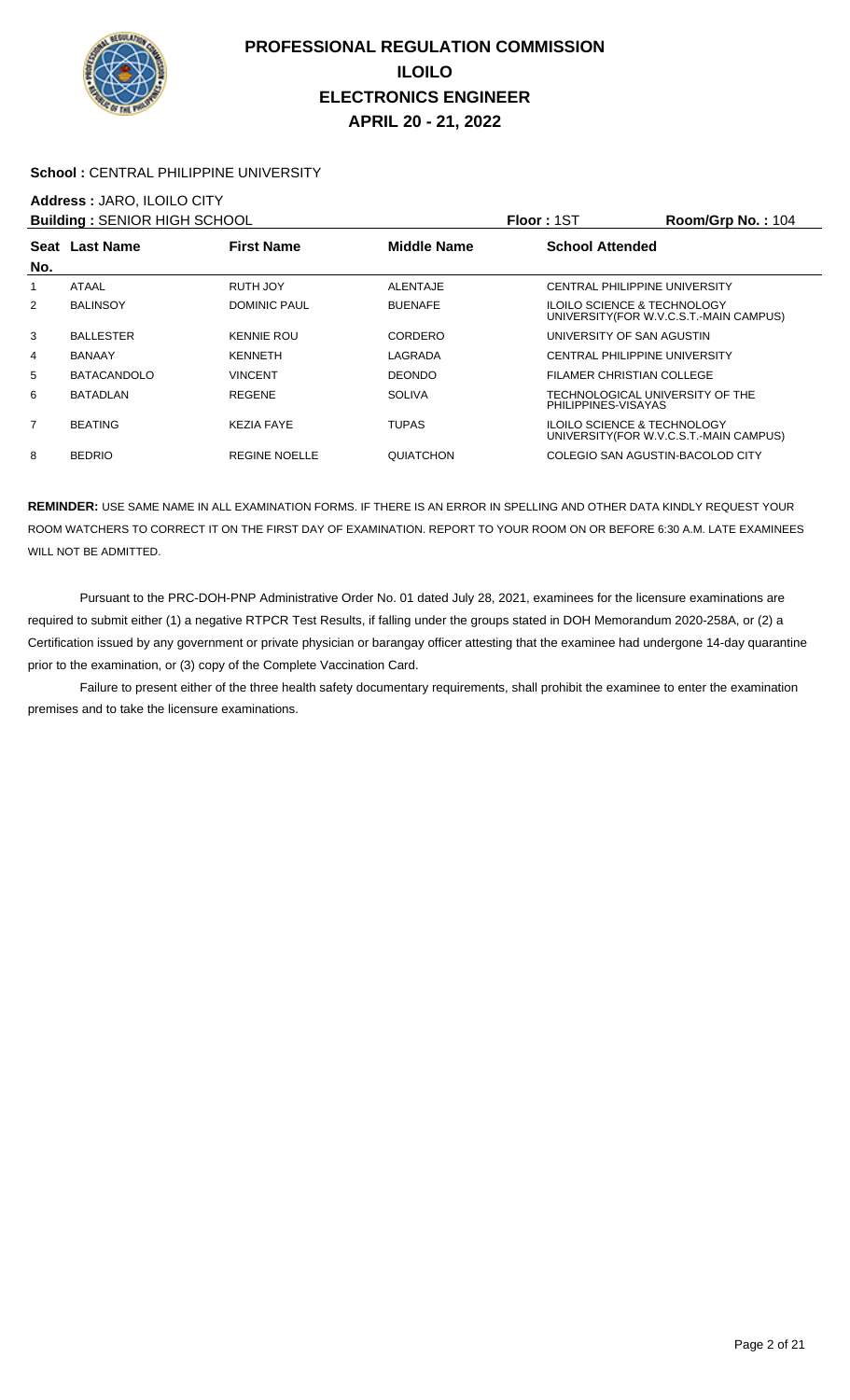

#### School : CENTRAL PHILIPPINE UNIVERSITY

### **Address :** JARO, ILOILO CITY

| <b>Building: SENIOR HIGH SCHOOL</b> |                   |                    |                    | Floor: 1ST             | <b>Room/Grp No.: 105</b>                                                          |
|-------------------------------------|-------------------|--------------------|--------------------|------------------------|-----------------------------------------------------------------------------------|
|                                     | Seat Last Name    | <b>First Name</b>  | <b>Middle Name</b> | <b>School Attended</b> |                                                                                   |
| No.                                 |                   |                    |                    |                        |                                                                                   |
| 1                                   | <b>BERNABE</b>    | GRYZVYLL           | <b>SOMBLINGO</b>   |                        | <b>ILOILO SCIENCE &amp; TECHNOLOGY</b><br>UNIVERSITY (FOR W.V.C.S.T.-MAIN CAMPUS) |
| 2                                   | <b>BINAL</b>      | <b>ROYCE</b>       | <b>GULILAO</b>     |                        | <b>ILOILO SCIENCE &amp; TECHNOLOGY</b><br>UNIVERSITY (FOR W.V.C.S.T.-MAIN CAMPUS) |
| 3                                   | <b>BORCE</b>      | <b>CORBAN RABE</b> | GABAN              |                        | UNIVERSITY OF SAINT LA SALLE                                                      |
| 4                                   | <b>BRETAÑA</b>    | <b>FRITZ JOHN</b>  | <b>HUBO</b>        |                        | <b>ILOILO SCIENCE &amp; TECHNOLOGY</b><br>UNIVERSITY (FOR W.V.C.S.T.-MAIN CAMPUS) |
| 5                                   | <b>BRODIT</b>     | <b>JOSE III</b>    | CARMONA            |                        | UNIVERSITY OF SAINT LA SALLE                                                      |
| 6                                   | <b>CABALE</b>     | AMIEL              | <b>PESTAÑO</b>     |                        | <b>ILOILO SCIENCE &amp; TECHNOLOGY</b><br>UNIVERSITY (FOR W.V.C.S.T.-MAIN CAMPUS) |
| $\overline{7}$                      | <b>CABRILLOS</b>  | <b>LORILIE</b>     | <b>NAMATA</b>      | PHILIPPINES-VISAYAS    | TECHNOLOGICAL UNIVERSITY OF THE                                                   |
| 8                                   | <b>CADAYDAYON</b> | <b>VANESSA</b>     | AGAY               | PHILIPPINES-VISAYAS    | TECHNOLOGICAL UNIVERSITY OF THE                                                   |

**REMINDER:** USE SAME NAME IN ALL EXAMINATION FORMS. IF THERE IS AN ERROR IN SPELLING AND OTHER DATA KINDLY REQUEST YOUR ROOM WATCHERS TO CORRECT IT ON THE FIRST DAY OF EXAMINATION. REPORT TO YOUR ROOM ON OR BEFORE 6:30 A.M. LATE EXAMINEES WILL NOT BE ADMITTED.

 Pursuant to the PRC-DOH-PNP Administrative Order No. 01 dated July 28, 2021, examinees for the licensure examinations are required to submit either (1) a negative RTPCR Test Results, if falling under the groups stated in DOH Memorandum 2020-258A, or (2) a Certification issued by any government or private physician or barangay officer attesting that the examinee had undergone 14-day quarantine prior to the examination, or (3) copy of the Complete Vaccination Card.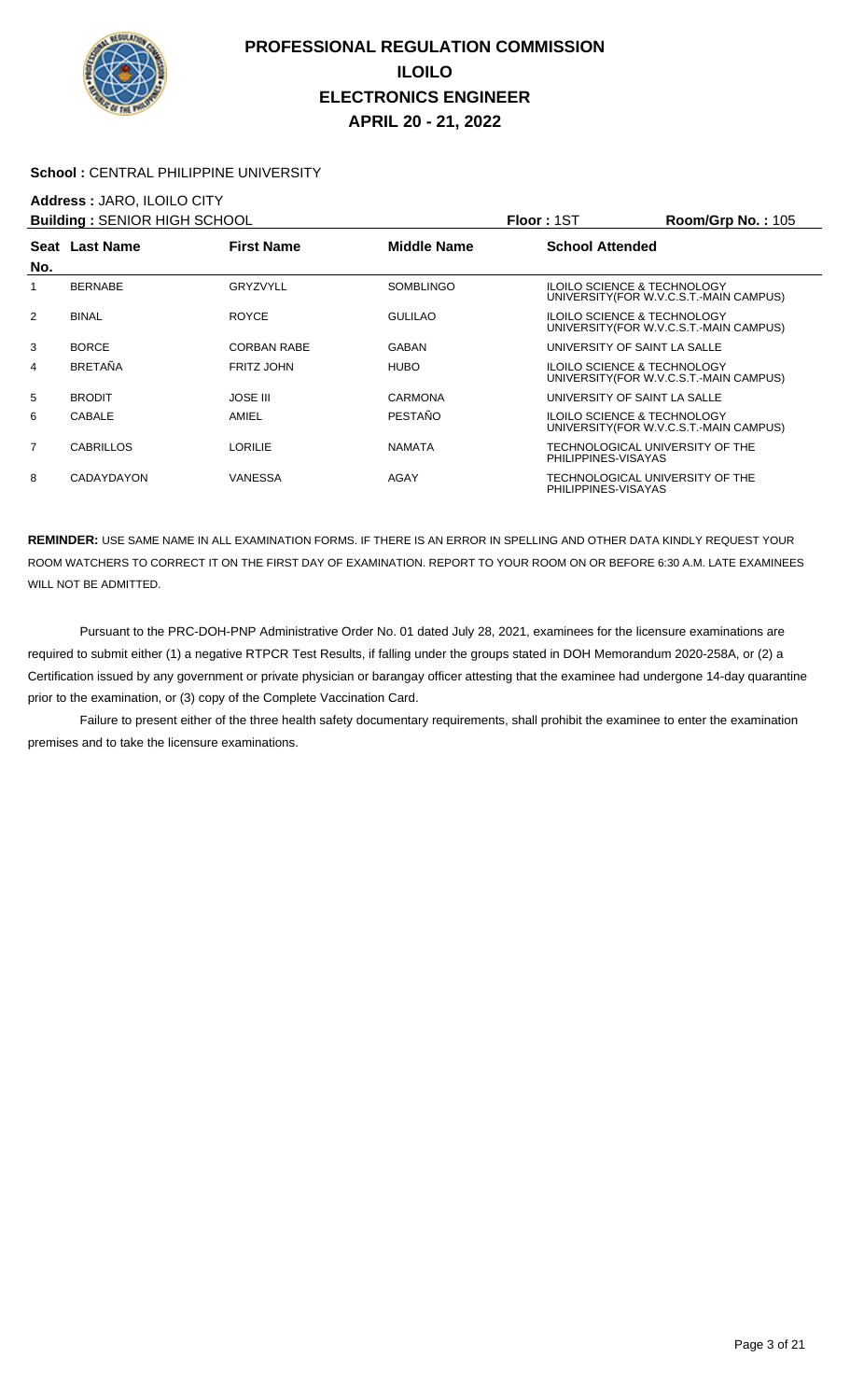

#### School : CENTRAL PHILIPPINE UNIVERSITY

### **Address :** JARO, ILOILO CITY

| <b>Building: SENIOR HIGH SCHOOL</b> |                    |                     |                    | Floor: 1ST             | $Room/Grp$ No.: 106                                                               |
|-------------------------------------|--------------------|---------------------|--------------------|------------------------|-----------------------------------------------------------------------------------|
| No.                                 | Seat Last Name     | <b>First Name</b>   | <b>Middle Name</b> | <b>School Attended</b> |                                                                                   |
|                                     | <b>CADURNIGARA</b> | MARIA NAZARINA      | <b>FADERON</b>     |                        | <b>ILOILO SCIENCE &amp; TECHNOLOGY</b><br>UNIVERSITY (FOR W.V.C.S.T.-MAIN CAMPUS) |
| 2                                   | CALDERON           | <b>JONAHMIE</b>     | <b>GOTERA</b>      | PHILIPPINES-VISAYAS    | TECHNOLOGICAL UNIVERSITY OF THE                                                   |
| 3                                   | CANIESO            | <b>KARL ANTHONY</b> | <b>ALCANTARA</b>   |                        | COLEGIO SAN AGUSTIN-BACOLOD CITY                                                  |
| 4                                   | <b>CARREON</b>     | KIT JUNE            | MANA-AY            | PHILIPPINES-VISAYAS    | TECHNOLOGICAL UNIVERSITY OF THE                                                   |
| 5                                   | CASTILLON          | <b>BRYAN</b>        | GASPER             | PHILIPPINES-VISAYAS    | TECHNOLOGICAL UNIVERSITY OF THE                                                   |
| 6                                   | CHAN               | LEAN MARK           | <b>FARINAS</b>     |                        | <b>FILAMER CHRISTIAN COLLEGE</b>                                                  |
| 7                                   | CORDERO            | <b>HANNAH JEAN</b>  | <b>ROGADOR</b>     |                        | <b>ILOILO SCIENCE &amp; TECHNOLOGY</b><br>UNIVERSITY (FOR W.V.C.S.T.-MAIN CAMPUS) |
| 8                                   | <b>DAZA</b>        | MA. REBECCA         | <b>PUALON</b>      |                        | CAMARINES SUR POLYTECHNIC COLLEGE-NABUA                                           |

**REMINDER:** USE SAME NAME IN ALL EXAMINATION FORMS. IF THERE IS AN ERROR IN SPELLING AND OTHER DATA KINDLY REQUEST YOUR ROOM WATCHERS TO CORRECT IT ON THE FIRST DAY OF EXAMINATION. REPORT TO YOUR ROOM ON OR BEFORE 6:30 A.M. LATE EXAMINEES WILL NOT BE ADMITTED.

 Pursuant to the PRC-DOH-PNP Administrative Order No. 01 dated July 28, 2021, examinees for the licensure examinations are required to submit either (1) a negative RTPCR Test Results, if falling under the groups stated in DOH Memorandum 2020-258A, or (2) a Certification issued by any government or private physician or barangay officer attesting that the examinee had undergone 14-day quarantine prior to the examination, or (3) copy of the Complete Vaccination Card.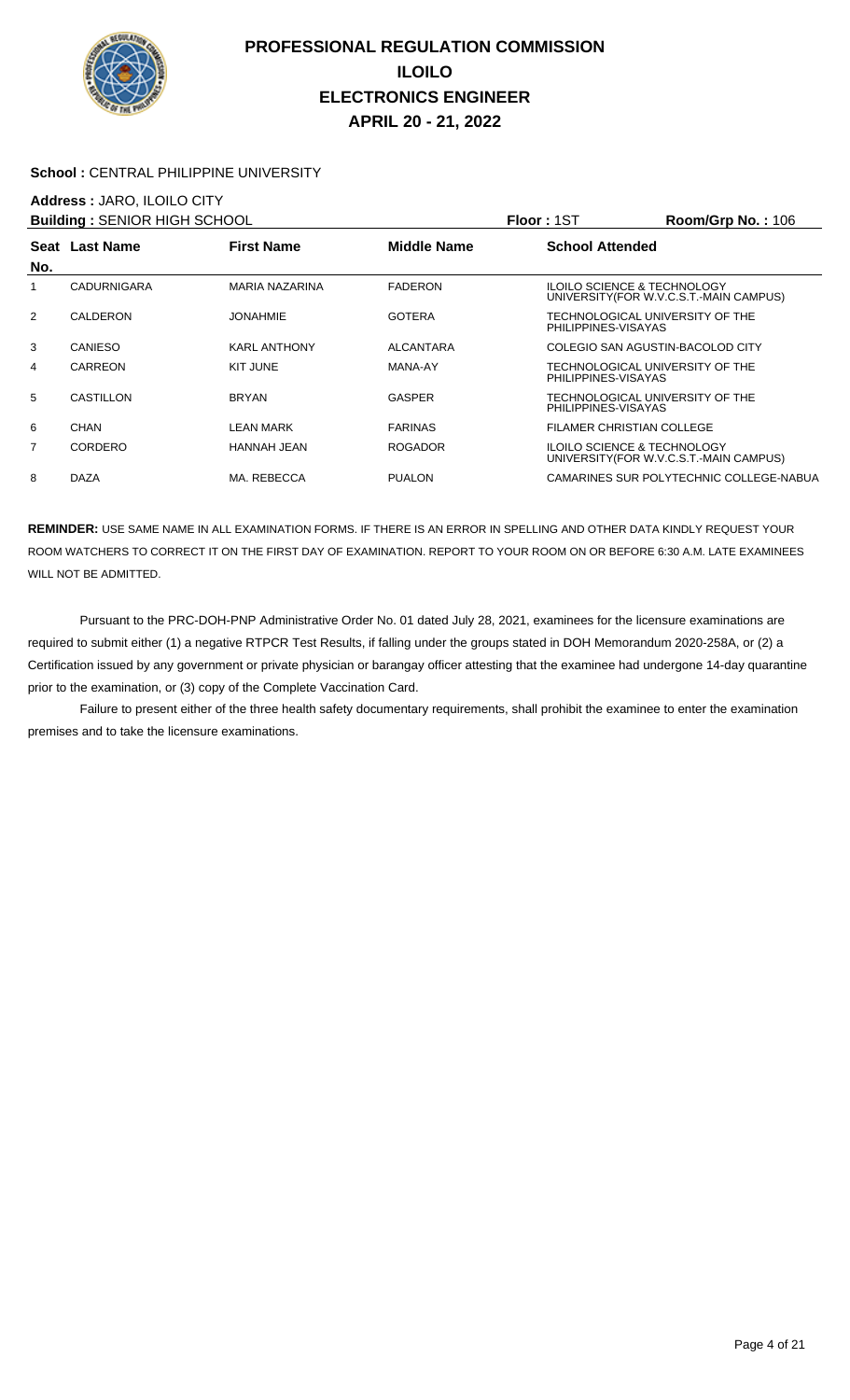

#### **School :** CENTRAL PHILIPPINE UNIVERSITY

### **Address :** JARO, ILOILO CITY

| <b>Building: SENIOR HIGH SCHOOL</b> |                 |                         |                  | <b>Floor: 1ST</b>                                      | <b>Room/Grp No.: 107</b> |
|-------------------------------------|-----------------|-------------------------|------------------|--------------------------------------------------------|--------------------------|
|                                     | Seat Last Name  | <b>First Name</b>       | Middle Name      | <b>School Attended</b>                                 |                          |
| No.                                 |                 |                         |                  |                                                        |                          |
|                                     | DE JOSE         | <b>VENROSE</b>          | <b>VILLALUNA</b> | TECHNOLOGICAL UNIVERSITY OF THE<br>PHILIPPINES-VISAYAS |                          |
| 2                                   | <b>DEFENSOR</b> | <b>VINCENT SALVADOR</b> | <b>PIOQUINTO</b> | <b>CENTRAL PHILIPPINE UNIVERSITY</b>                   |                          |
| 3                                   | <b>DELA</b>     | LISLIE MAE              | <b>DIAZ</b>      | FILAMER CHRISTIAN COLLEGE                              |                          |
| 4                                   | <b>DEROCA</b>   | <b>HAVEN PAUL</b>       | LESONDATO        | TECHNOLOGICAL UNIVERSITY OF THE<br>PHILIPPINES-VISAYAS |                          |
| 5                                   | <b>DIONELA</b>  | <b>BRYLLE ADRIAN</b>    | <b>BELARSO</b>   | UNIVERSITY OF SAN AGUSTIN                              |                          |
| 6                                   | <b>DIONSON</b>  | <b>DENHOLM VILLE</b>    | CASILDO          | UNIVERSITY OF NEGROS OCCIDENTAL-<br><b>RECOLETOS</b>   |                          |
| $\overline{7}$                      | <b>DULA</b>     | <b>NECOLE KATE</b>      | <b>DALISAY</b>   | UNIVERSITY OF SAINT LA SALLE                           |                          |
| 8                                   | <b>DURON</b>    | <b>BOBILEEN JEAN</b>    | <b>BILOG</b>     | FILAMER CHRISTIAN COLLEGE                              |                          |

**REMINDER:** USE SAME NAME IN ALL EXAMINATION FORMS. IF THERE IS AN ERROR IN SPELLING AND OTHER DATA KINDLY REQUEST YOUR ROOM WATCHERS TO CORRECT IT ON THE FIRST DAY OF EXAMINATION. REPORT TO YOUR ROOM ON OR BEFORE 6:30 A.M. LATE EXAMINEES WILL NOT BE ADMITTED.

 Pursuant to the PRC-DOH-PNP Administrative Order No. 01 dated July 28, 2021, examinees for the licensure examinations are required to submit either (1) a negative RTPCR Test Results, if falling under the groups stated in DOH Memorandum 2020-258A, or (2) a Certification issued by any government or private physician or barangay officer attesting that the examinee had undergone 14-day quarantine prior to the examination, or (3) copy of the Complete Vaccination Card.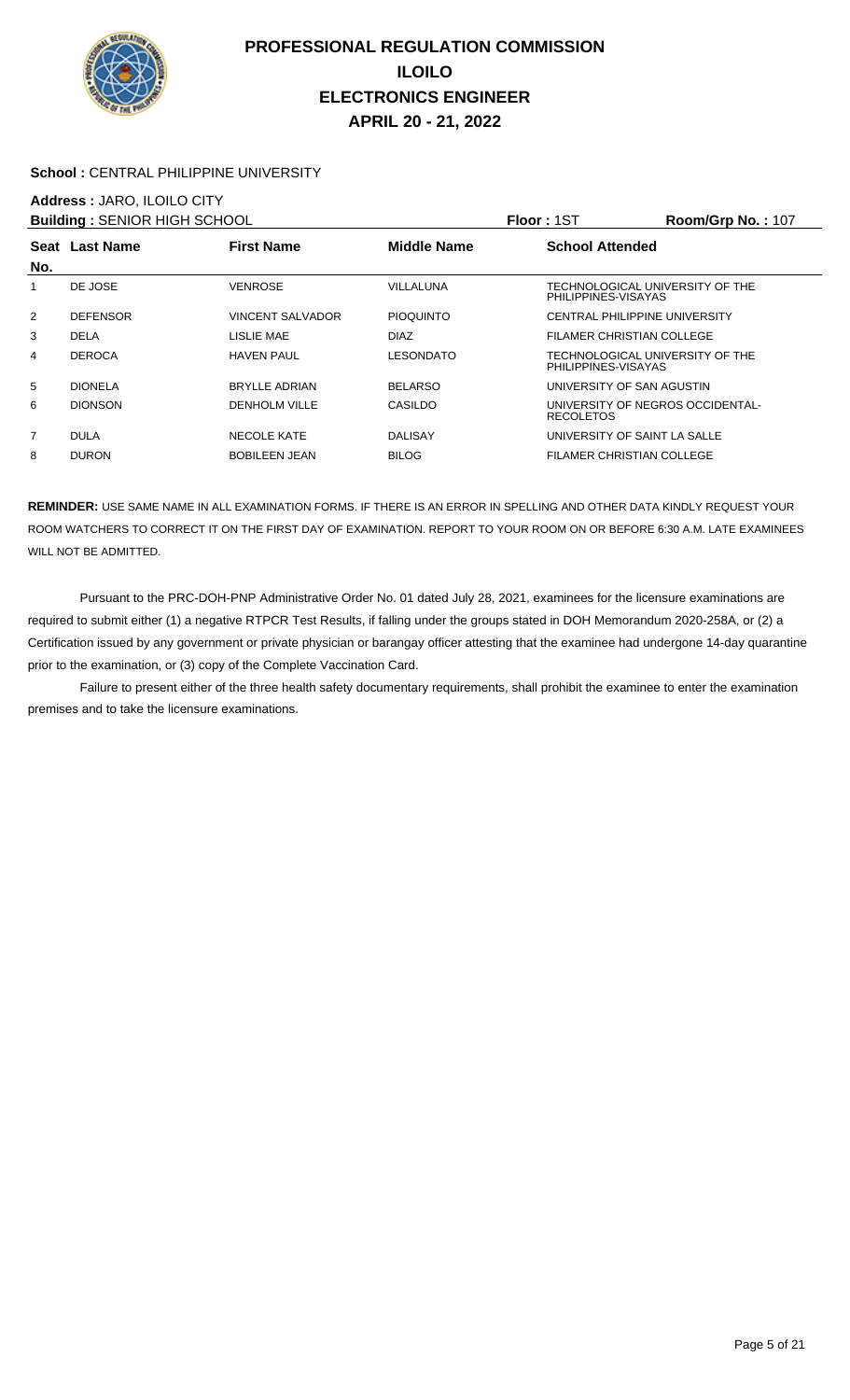

#### School : CENTRAL PHILIPPINE UNIVERSITY

### **Address :** JARO, ILOILO CITY

|                 |                      |                                     |                                                        | <b>Room/Grp No.: 108</b>                |
|-----------------|----------------------|-------------------------------------|--------------------------------------------------------|-----------------------------------------|
|                 | <b>First Name</b>    | <b>Middle Name</b>                  | <b>School Attended</b>                                 |                                         |
|                 |                      |                                     |                                                        |                                         |
| <b>EDJAN</b>    | <b>HARRL JOSHUA</b>  | PEREZ                               | UNIVERSITY OF NEGROS OCCIDENTAL-<br><b>RECOLETOS</b>   |                                         |
| <b>ELISAN</b>   | <b>MATTHEW ALAIN</b> | QUIACHON                            | UNIVERSITY OF NEGROS OCCIDENTAL-<br><b>RECOLETOS</b>   |                                         |
| <b>ENCIO</b>    | <b>KAYE RUTH</b>     | <b>EMBATE</b>                       | <b>ILOILO SCIENCE &amp; TECHNOLOGY</b>                 | UNIVERSITY (FOR W.V.C.S.T.-MAIN CAMPUS) |
| <b>ESCALADA</b> | <b>MYRJUN</b>        | <b>SANCHEZ</b>                      | UNIVERSITY OF SAN AGUSTIN                              |                                         |
| <b>ESCUTON</b>  | <b>ARLYN GRACE</b>   | <b>RIVERA</b>                       | <b>CENTRAL PHILIPPINE UNIVERSITY</b>                   |                                         |
| ESPADERO        | <b>BERNARD JR</b>    | <b>INFANTE</b>                      | TECHNOLOGICAL UNIVERSITY OF THE<br>PHILIPPINES-VISAYAS |                                         |
| <b>ESPINA</b>   | <b>JOMAR</b>         | <b>CRUZ</b>                         | UNIVERSITY OF SAINT LA SALLE                           |                                         |
| <b>ESPORAS</b>  | <b>JOHN ERIC</b>     | <b>LINASAN</b>                      | UNIVERSITY OF SAINT LA SALLE                           |                                         |
|                 | Seat Last Name       | <b>Building: SENIOR HIGH SCHOOL</b> |                                                        | <b>Floor: 1ST</b>                       |

**REMINDER:** USE SAME NAME IN ALL EXAMINATION FORMS. IF THERE IS AN ERROR IN SPELLING AND OTHER DATA KINDLY REQUEST YOUR ROOM WATCHERS TO CORRECT IT ON THE FIRST DAY OF EXAMINATION. REPORT TO YOUR ROOM ON OR BEFORE 6:30 A.M. LATE EXAMINEES WILL NOT BE ADMITTED.

 Pursuant to the PRC-DOH-PNP Administrative Order No. 01 dated July 28, 2021, examinees for the licensure examinations are required to submit either (1) a negative RTPCR Test Results, if falling under the groups stated in DOH Memorandum 2020-258A, or (2) a Certification issued by any government or private physician or barangay officer attesting that the examinee had undergone 14-day quarantine prior to the examination, or (3) copy of the Complete Vaccination Card.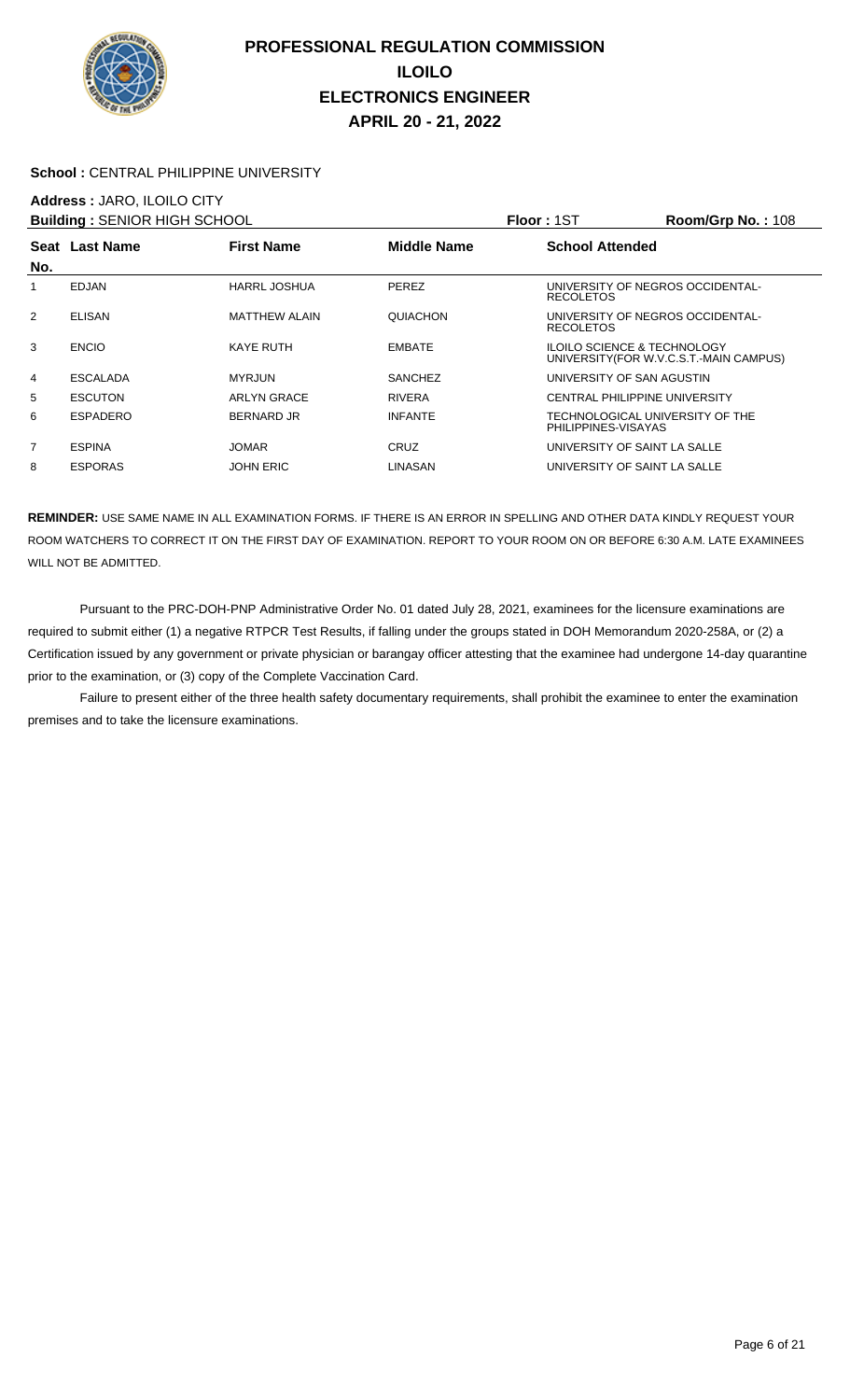

#### School : CENTRAL PHILIPPINE UNIVERSITY

# **Address :** JARO, ILOILO CITY

| <b>Building: SENIOR HIGH SCHOOL</b> |                |                     |                    | <b>Floor: 1ST</b>                      | <b>Room/Grp No.: 109</b>                 |
|-------------------------------------|----------------|---------------------|--------------------|----------------------------------------|------------------------------------------|
|                                     | Seat Last Name | <b>First Name</b>   | <b>Middle Name</b> | <b>School Attended</b>                 |                                          |
| No.                                 |                |                     |                    |                                        |                                          |
|                                     | <b>ESTEBA</b>  | <b>JOSHUA KYLE</b>  | <b>PRADO</b>       | CENTRAL PHILIPPINE UNIVERSITY          |                                          |
| 2                                   | <b>FELASOL</b> | JUDY ANN            | <b>DELACRUZ</b>    | FILAMER CHRISTIAN COLLEGE              |                                          |
| 3                                   | <b>FERRER</b>  | <b>VENCENT</b>      | <b>FARINAS</b>     | FILAMER CHRISTIAN COLLEGE              |                                          |
| 4                                   | <b>FORRO</b>   | <b>JOSHUA DAVID</b> | <b>BLANCO</b>      | <b>FILAMER CHRISTIAN COLLEGE</b>       |                                          |
| 5                                   | <b>FUENTES</b> | ALBERT ANTHONY      | <b>OGAPONG</b>     | UNIVERSITY OF SAINT LA SALLE           |                                          |
| 6                                   | <b>FUENTES</b> | <b>MARC VERGEL</b>  | <b>OSCARES</b>     | <b>CENTRAL PHILIPPINE UNIVERSITY</b>   |                                          |
| $\overline{7}$                      | GALENO         | <b>MIGHTY</b>       | TABERNILLA         |                                        | UNIVERSITY OF CEBU IN LAPULAPU & MANDAUE |
| 8                                   | <b>GARCIA</b>  | <b>VHENICE ANN</b>  | MANATE             | <b>ILOILO SCIENCE &amp; TECHNOLOGY</b> | UNIVERSITY (FOR W.V.C.S.T.-MAIN CAMPUS)  |

**REMINDER:** USE SAME NAME IN ALL EXAMINATION FORMS. IF THERE IS AN ERROR IN SPELLING AND OTHER DATA KINDLY REQUEST YOUR ROOM WATCHERS TO CORRECT IT ON THE FIRST DAY OF EXAMINATION. REPORT TO YOUR ROOM ON OR BEFORE 6:30 A.M. LATE EXAMINEES WILL NOT BE ADMITTED.

 Pursuant to the PRC-DOH-PNP Administrative Order No. 01 dated July 28, 2021, examinees for the licensure examinations are required to submit either (1) a negative RTPCR Test Results, if falling under the groups stated in DOH Memorandum 2020-258A, or (2) a Certification issued by any government or private physician or barangay officer attesting that the examinee had undergone 14-day quarantine prior to the examination, or (3) copy of the Complete Vaccination Card.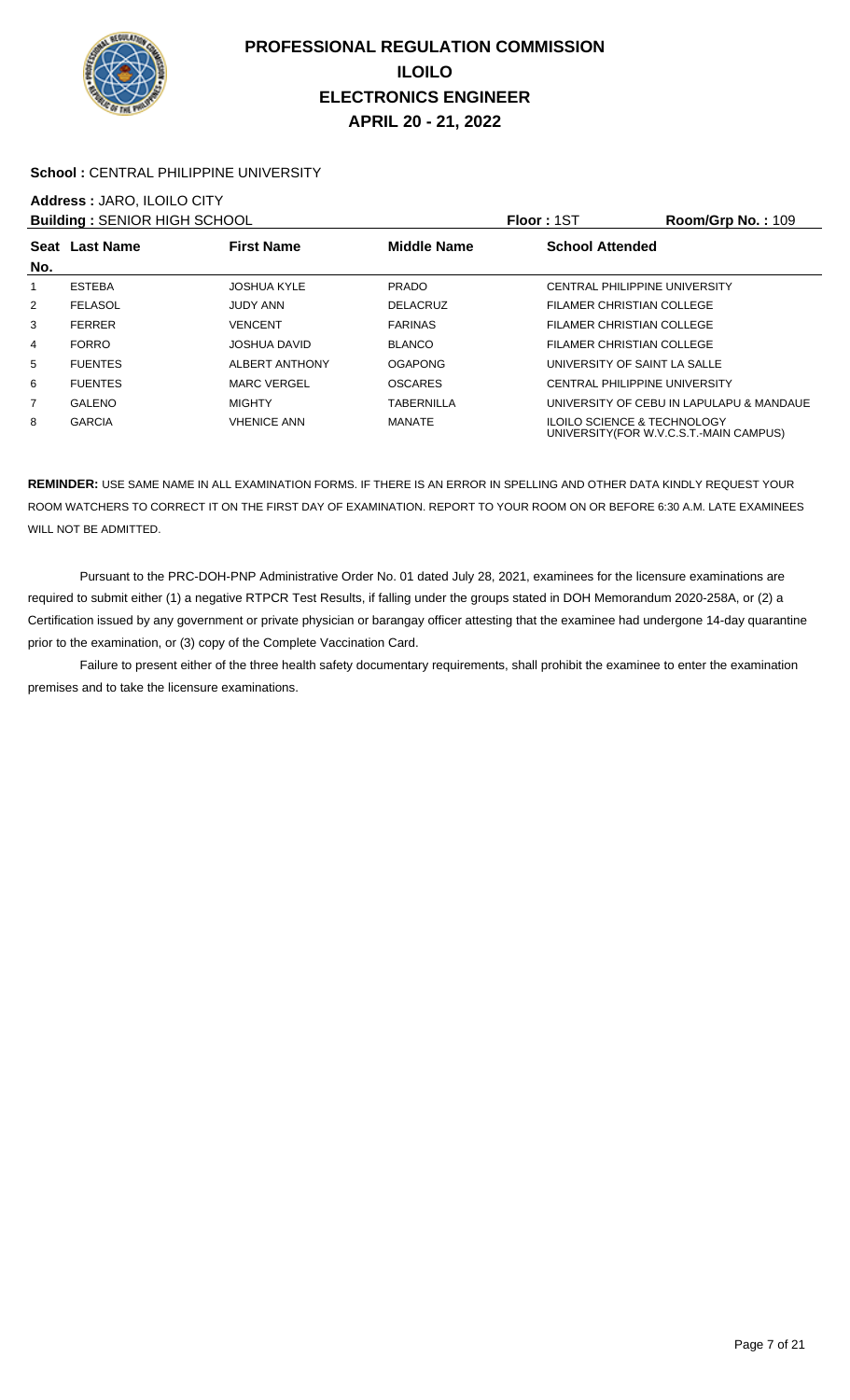

#### School : CENTRAL PHILIPPINE UNIVERSITY

## **Address :** JARO, ILOILO CITY

| <b>Building: SENIOR HIGH SCHOOL</b> |                  |                       |                    | <b>Floor: 3RD</b>                                      | Room/Grp No.: $303$ |
|-------------------------------------|------------------|-----------------------|--------------------|--------------------------------------------------------|---------------------|
| No.                                 | Seat Last Name   | <b>First Name</b>     | <b>Middle Name</b> | <b>School Attended</b>                                 |                     |
|                                     | <b>GORDO</b>     | KING MIGUEL           | <b>JUMAO-AS</b>    | UNIVERSITY OF SAINT LA SALLE                           |                     |
| 2                                   | <b>GULMATICO</b> | <b>CHRISTINE</b>      | <b>PESQUERA</b>    | TECHNOLOGICAL UNIVERSITY OF THE<br>PHILIPPINES-VISAYAS |                     |
| 3                                   | <b>HERNAEZ</b>   | DREXZEN LEO           | <b>CAPACIETE</b>   | UNIVERSITY OF SAN AGUSTIN                              |                     |
| 4                                   | <b>ISTURIS</b>   | <b>STEVEN MEL</b>     | DE GUZMAN          | UNIVERSITY OF SAN AGUSTIN                              |                     |
| 5                                   | <b>JALIPA</b>    | <b>FREMARJUN</b>      | <b>AYSON</b>       | UNIVERSITY OF SAN AGUSTIN                              |                     |
| 6                                   | <b>JARDER</b>    | <b>JASON</b>          | <b>ASUMBRA</b>     | <b>CENTRAL PHILIPPINE UNIVERSITY</b>                   |                     |
| 7                                   | <b>JINTALAN</b>  | <b>JUDE CHRISTIAN</b> | <b>OBAMOS</b>      | FILAMER CHRISTIAN COLLEGE                              |                     |
| 8                                   | <b>JONOTA</b>    | JIM                   | <b>SERIE</b>       | COLEGIO SAN AGUSTIN-BACOLOD CITY                       |                     |

**REMINDER:** USE SAME NAME IN ALL EXAMINATION FORMS. IF THERE IS AN ERROR IN SPELLING AND OTHER DATA KINDLY REQUEST YOUR ROOM WATCHERS TO CORRECT IT ON THE FIRST DAY OF EXAMINATION. REPORT TO YOUR ROOM ON OR BEFORE 6:30 A.M. LATE EXAMINEES WILL NOT BE ADMITTED.

 Pursuant to the PRC-DOH-PNP Administrative Order No. 01 dated July 28, 2021, examinees for the licensure examinations are required to submit either (1) a negative RTPCR Test Results, if falling under the groups stated in DOH Memorandum 2020-258A, or (2) a Certification issued by any government or private physician or barangay officer attesting that the examinee had undergone 14-day quarantine prior to the examination, or (3) copy of the Complete Vaccination Card.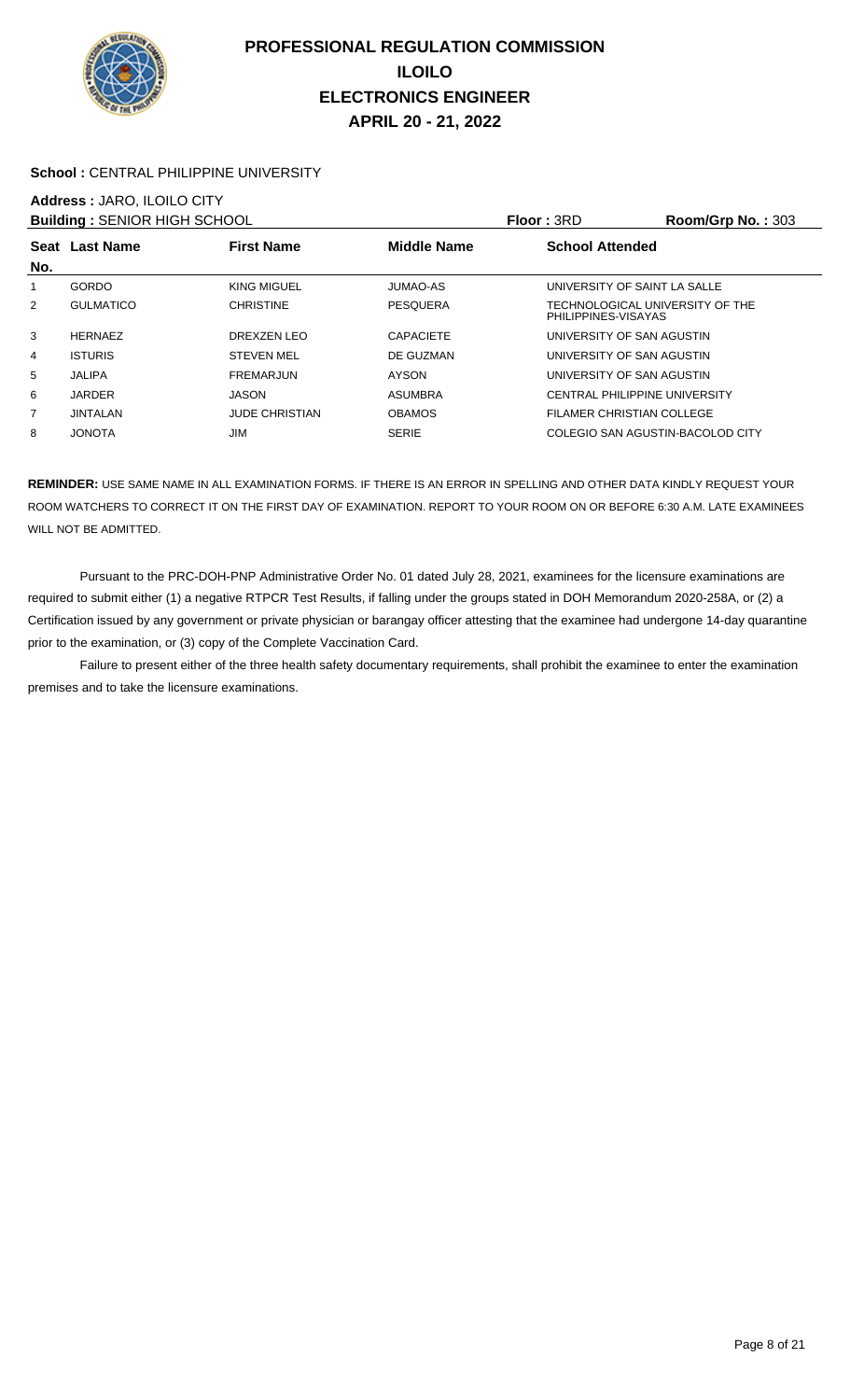

#### **School :** CENTRAL PHILIPPINE UNIVERSITY

### **Address :** JARO, ILOILO CITY

| <b>Building: SENIOR HIGH SCHOOL</b> |                |                        |                    | Floor: 3RD                                             | Room/Grp No.: 304                       |
|-------------------------------------|----------------|------------------------|--------------------|--------------------------------------------------------|-----------------------------------------|
|                                     | Seat Last Name | <b>First Name</b>      | <b>Middle Name</b> | <b>School Attended</b>                                 |                                         |
| No.                                 |                |                        |                    |                                                        |                                         |
|                                     | <b>JOVEN</b>   | <b>JEIBHERT</b>        | <b>VIDAL</b>       | UNIVERSITY OF NEGROS OCCIDENTAL-<br><b>RECOLETOS</b>   |                                         |
| 2                                   | JUANEZA        | <b>JOE RALPH</b>       | DE LOS SANTOS      | <b>ILOILO SCIENCE &amp; TECHNOLOGY</b>                 | UNIVERSITY (FOR W.V.C.S.T.-MAIN CAMPUS) |
| 3                                   | LABAJO         | KATHLYN JOY            | <b>GALVAN</b>      | TECHNOLOGICAL UNIVERSITY OF THE<br>PHILIPPINES-VISAYAS |                                         |
| 4                                   | LAGUDA         | <b>KRISNA MARIE</b>    | <b>BAYONA</b>      | UNIVERSITY OF SAN AGUSTIN                              |                                         |
| 5                                   | LEDESMA        | <b>HECTOR JAIME</b>    | <b>ALAYON</b>      | CENTRAL PHILIPPINE UNIVERSITY                          |                                         |
| 6                                   | LEDESMA        | <b>JAN FERDINAND</b>   | <b>SEMILLANO</b>   | UNIVERSITY OF SAINT LA SALLE                           |                                         |
| $\overline{7}$                      | <b>MACASA</b>  | <b>HANS CHRISTIAN</b>  |                    | COLEGIO SAN AGUSTIN-BACOLOD CITY                       |                                         |
| 8                                   | <b>MALUNES</b> | <b>CHARLES VINCENT</b> | REGALADO           | UNIVERSITY OF SAINT LA SALLE                           |                                         |

**REMINDER:** USE SAME NAME IN ALL EXAMINATION FORMS. IF THERE IS AN ERROR IN SPELLING AND OTHER DATA KINDLY REQUEST YOUR ROOM WATCHERS TO CORRECT IT ON THE FIRST DAY OF EXAMINATION. REPORT TO YOUR ROOM ON OR BEFORE 6:30 A.M. LATE EXAMINEES WILL NOT BE ADMITTED.

 Pursuant to the PRC-DOH-PNP Administrative Order No. 01 dated July 28, 2021, examinees for the licensure examinations are required to submit either (1) a negative RTPCR Test Results, if falling under the groups stated in DOH Memorandum 2020-258A, or (2) a Certification issued by any government or private physician or barangay officer attesting that the examinee had undergone 14-day quarantine prior to the examination, or (3) copy of the Complete Vaccination Card.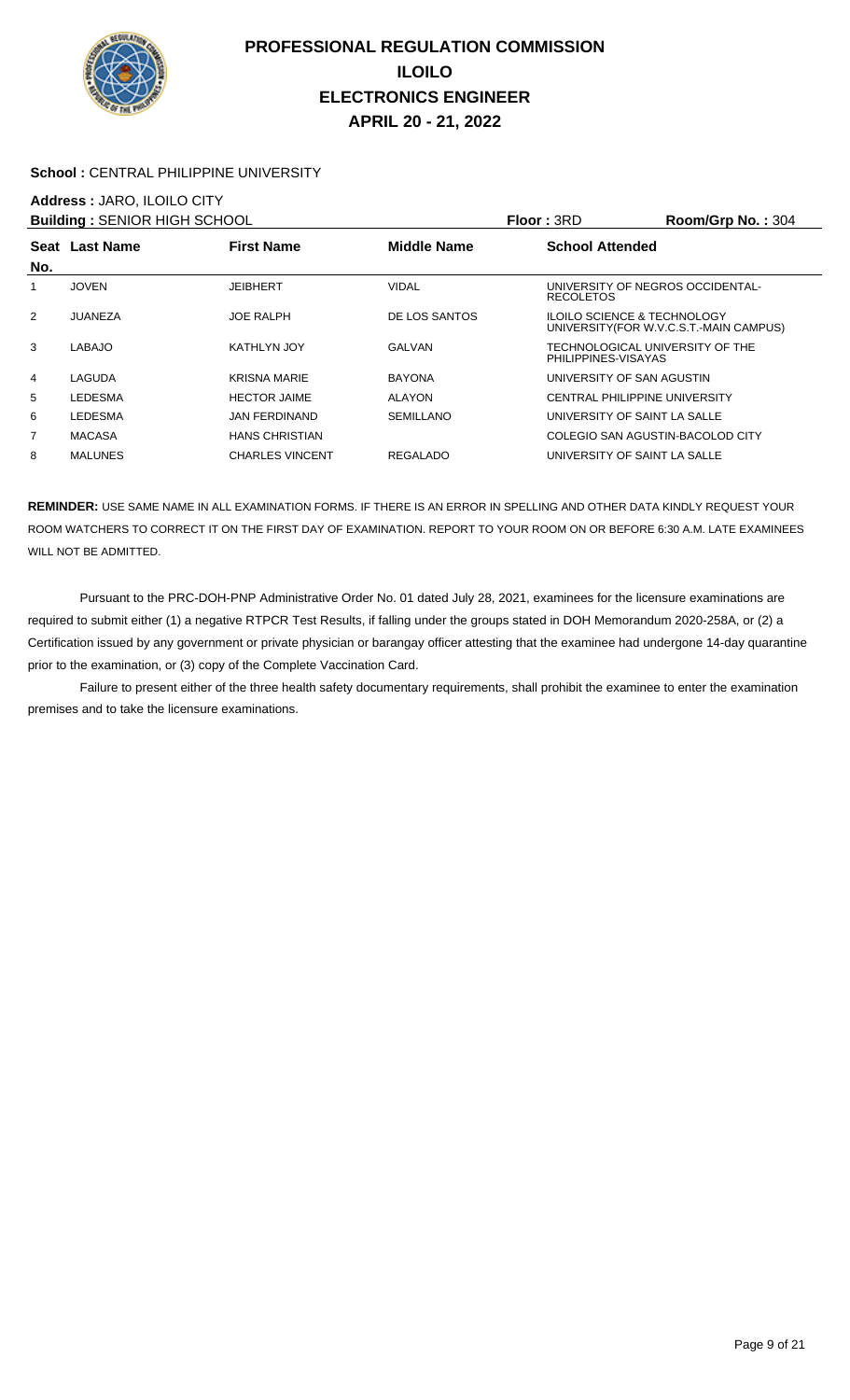

#### School : CENTRAL PHILIPPINE UNIVERSITY

## **Address :** JARO, ILOILO CITY

| <b>Building: SENIOR HIGH SCHOOL</b> |                  |                     |                    | Floor: 3RD                                             | <b>Room/Grp No.: 305</b> |
|-------------------------------------|------------------|---------------------|--------------------|--------------------------------------------------------|--------------------------|
|                                     | Seat Last Name   | <b>First Name</b>   | <b>Middle Name</b> | <b>School Attended</b>                                 |                          |
| No.                                 |                  |                     |                    |                                                        |                          |
| 1                                   | <b>MANAGUIT</b>  | <b>DALE</b>         | <b>LINCO</b>       | FELLOWSHIP BAPTIST COLLEGE                             |                          |
| 2                                   | <b>MANALO</b>    | <b>VONJIE BELLE</b> | <b>ROMAY</b>       | TECHNOLOGICAL UNIVERSITY OF THE<br>PHILIPPINES-VISAYAS |                          |
| 3                                   | <b>MENDOZA</b>   | <b>JASMIN</b>       | JAMELANO           | TECHNOLOGICAL UNIVERSITY OF THE<br>PHILIPPINES-VISAYAS |                          |
| 4                                   | <b>MONSALE</b>   | <b>GLEN REGIERN</b> | <b>BERCILLA</b>    | CENTRAL PHILIPPINE UNIVERSITY                          |                          |
| 5                                   | <b>MULA</b>      | CANDY SUZANNE       | <b>MARTINITE</b>   | TECHNOLOGICAL UNIVERSITY OF THE<br>PHILIPPINES-VISAYAS |                          |
| 6                                   | <b>NAKASHIMA</b> | <b>ICHIRO</b>       | <b>BOCO</b>        | FILAMER CHRISTIAN COLLEGE                              |                          |
| 7                                   | <b>NAVAL</b>     | <b>NEKO JUNE</b>    | <b>ALFABETO</b>    | TECHNOLOGICAL UNIVERSITY OF THE<br>PHILIPPINES-VISAYAS |                          |
| 8                                   | <b>NICOR</b>     | <b>RENSON</b>       | <b>DELGADO</b>     | UNIVERSITY OF SAINT LA SALLE                           |                          |

**REMINDER:** USE SAME NAME IN ALL EXAMINATION FORMS. IF THERE IS AN ERROR IN SPELLING AND OTHER DATA KINDLY REQUEST YOUR ROOM WATCHERS TO CORRECT IT ON THE FIRST DAY OF EXAMINATION. REPORT TO YOUR ROOM ON OR BEFORE 6:30 A.M. LATE EXAMINEES WILL NOT BE ADMITTED.

 Pursuant to the PRC-DOH-PNP Administrative Order No. 01 dated July 28, 2021, examinees for the licensure examinations are required to submit either (1) a negative RTPCR Test Results, if falling under the groups stated in DOH Memorandum 2020-258A, or (2) a Certification issued by any government or private physician or barangay officer attesting that the examinee had undergone 14-day quarantine prior to the examination, or (3) copy of the Complete Vaccination Card.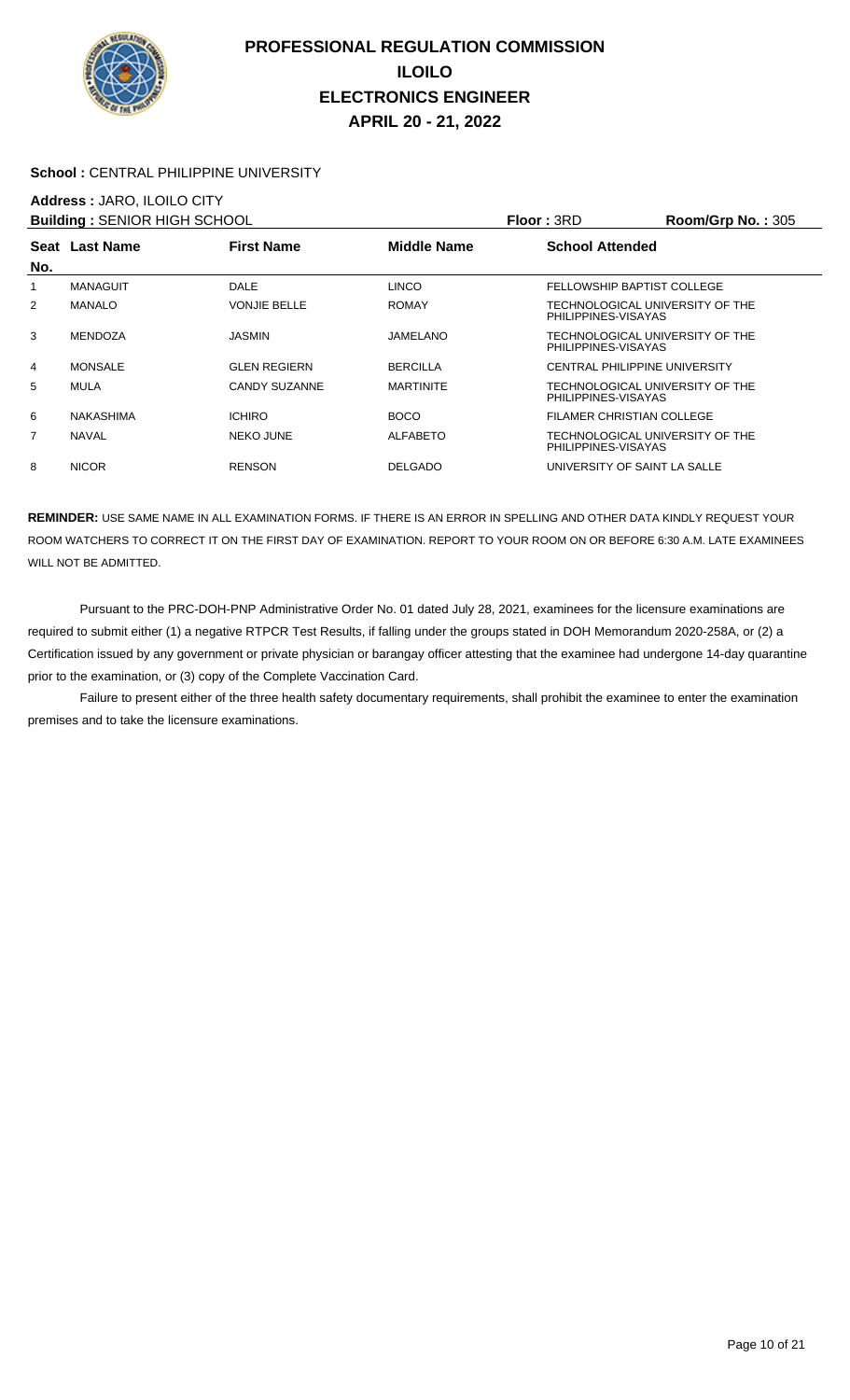

#### School : CENTRAL PHILIPPINE UNIVERSITY

## **Address :** JARO, ILOILO CITY

| <b>Building: SENIOR HIGH SCHOOL</b> |                  |                    |                    | <b>Floor: 3RD</b>                                      | Room/Grp No.: 306                      |
|-------------------------------------|------------------|--------------------|--------------------|--------------------------------------------------------|----------------------------------------|
|                                     | Seat Last Name   | <b>First Name</b>  | <b>Middle Name</b> | <b>School Attended</b>                                 |                                        |
| No.                                 |                  |                    |                    |                                                        |                                        |
| 1                                   | <b>NOARBE</b>    | MARY HAZEL SEN     | <b>CHUA</b>        | UNIVERSITY OF SAINT LA SALLE                           |                                        |
| 2                                   | <b>NUÑAL</b>     | <b>JETHER JEDE</b> | TAN                | CENTRAL PHILIPPINE UNIVERSITY                          |                                        |
| 3                                   | <b>OCASO</b>     | <b>COLIN HAY</b>   | LAGUNDINO          | FILAMER CHRISTIAN COLLEGE                              |                                        |
| 4                                   | <b>OCTAVIANO</b> | <b>JANIE SWEET</b> | <b>SINOSA</b>      | <b>ILOILO SCIENCE &amp; TECHNOLOGY</b>                 | UNIVERSITY(FOR W.V.C.S.T.-MAIN CAMPUS) |
| 5                                   | <b>OQUENDO</b>   | EMMANUEL JR        | YBIERNAS           | UNIVERSITY OF SAN AGUSTIN                              |                                        |
| 6                                   | <b>ORCENA</b>    | <b>CLAIRE</b>      | <b>NAVAL</b>       | TECHNOLOGICAL UNIVERSITY OF THE<br>PHILIPPINES-VISAYAS |                                        |
| $\overline{7}$                      | ORIEL            | <b>APRIL MAE</b>   | <b>ALVIOLA</b>     | TECHNOLOGICAL UNIVERSITY OF THE<br>PHILIPPINES-VISAYAS |                                        |
| 8                                   | ORTEGA           | <b>JOYCE</b>       | <b>DILLA</b>       | TECHNOLOGICAL UNIVERSITY OF THE<br>PHILIPPINES-VISAYAS |                                        |

**REMINDER:** USE SAME NAME IN ALL EXAMINATION FORMS. IF THERE IS AN ERROR IN SPELLING AND OTHER DATA KINDLY REQUEST YOUR ROOM WATCHERS TO CORRECT IT ON THE FIRST DAY OF EXAMINATION. REPORT TO YOUR ROOM ON OR BEFORE 6:30 A.M. LATE EXAMINEES WILL NOT BE ADMITTED.

 Pursuant to the PRC-DOH-PNP Administrative Order No. 01 dated July 28, 2021, examinees for the licensure examinations are required to submit either (1) a negative RTPCR Test Results, if falling under the groups stated in DOH Memorandum 2020-258A, or (2) a Certification issued by any government or private physician or barangay officer attesting that the examinee had undergone 14-day quarantine prior to the examination, or (3) copy of the Complete Vaccination Card.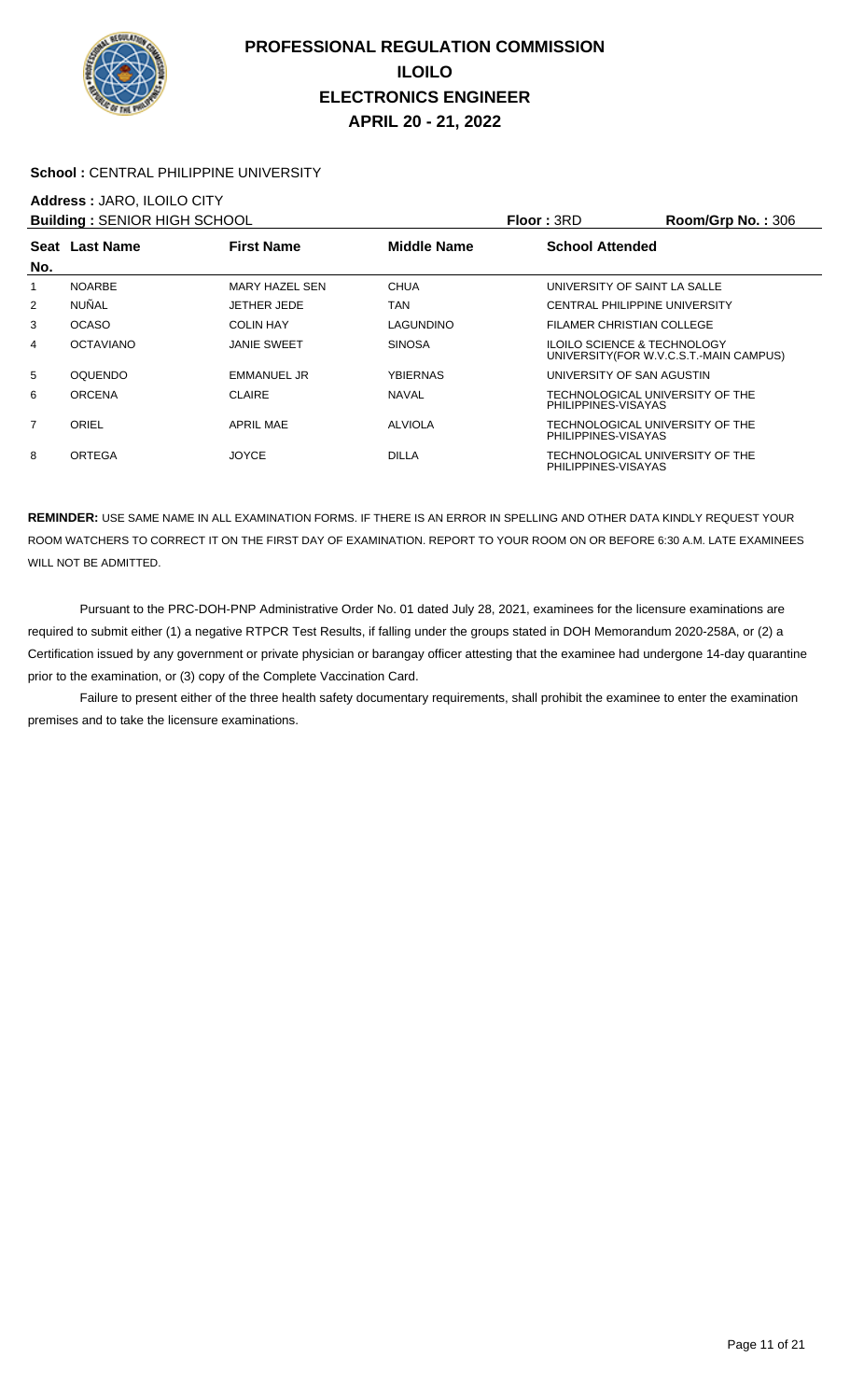

#### School : CENTRAL PHILIPPINE UNIVERSITY

### **Address :** JARO, ILOILO CITY

| <b>Building: SENIOR HIGH SCHOOL</b> |                   |                        |                | Floor: 3RD                                             | Room/Grp No.: 308                       |
|-------------------------------------|-------------------|------------------------|----------------|--------------------------------------------------------|-----------------------------------------|
|                                     | Seat Last Name    | <b>First Name</b>      | Middle Name    | <b>School Attended</b>                                 |                                         |
| No.                                 |                   |                        |                |                                                        |                                         |
| 1                                   | <b>OSORIO</b>     | <b>MEL ALECS</b>       | JARAPA         | TECHNOLOGICAL UNIVERSITY OF THE<br>PHILIPPINES-VISAYAS |                                         |
| 2                                   | <b>PACO</b>       | PAULO GUILLERMO        | AGBAYANI       | UNIVERSITY OF NEGROS OCCIDENTAL-<br><b>RECOLETOS</b>   |                                         |
| 3                                   | <b>PADILLA</b>    | <b>CHERRISH DEE</b>    | AGUINAGA       | <b>ILOILO SCIENCE &amp; TECHNOLOGY</b>                 | UNIVERSITY (FOR W.V.C.S.T.-MAIN CAMPUS) |
| 4                                   | PAGUNTALAN        | ZAMAIR AIVAN           | <b>TALAGON</b> | <b>ILOILO SCIENCE &amp; TECHNOLOGY</b>                 | UNIVERSITY (FOR W.V.C.S.T.-MAIN CAMPUS) |
| 5                                   | <b>PANGILINAN</b> | DIEGO CARLO            | <b>BAJADOR</b> | FILAMER CHRISTIAN COLLEGE                              |                                         |
| 6                                   | <b>PAÑOSO</b>     | <b>NEIL VAN JOSEPH</b> | JALANDONI      | <b>CENTRAL PHILIPPINE UNIVERSITY</b>                   |                                         |
| 7                                   | <b>PANUELA</b>    | JOSHUA                 | <b>DONATO</b>  | COLEGIO SAN AGUSTIN-BACOLOD CITY                       |                                         |
| 8                                   | <b>PARIAN</b>     | LEA LEI                | SAUSI          | TECHNOLOGICAL UNIVERSITY OF THE<br>PHILIPPINES-VISAYAS |                                         |

**REMINDER:** USE SAME NAME IN ALL EXAMINATION FORMS. IF THERE IS AN ERROR IN SPELLING AND OTHER DATA KINDLY REQUEST YOUR ROOM WATCHERS TO CORRECT IT ON THE FIRST DAY OF EXAMINATION. REPORT TO YOUR ROOM ON OR BEFORE 6:30 A.M. LATE EXAMINEES WILL NOT BE ADMITTED.

 Pursuant to the PRC-DOH-PNP Administrative Order No. 01 dated July 28, 2021, examinees for the licensure examinations are required to submit either (1) a negative RTPCR Test Results, if falling under the groups stated in DOH Memorandum 2020-258A, or (2) a Certification issued by any government or private physician or barangay officer attesting that the examinee had undergone 14-day quarantine prior to the examination, or (3) copy of the Complete Vaccination Card.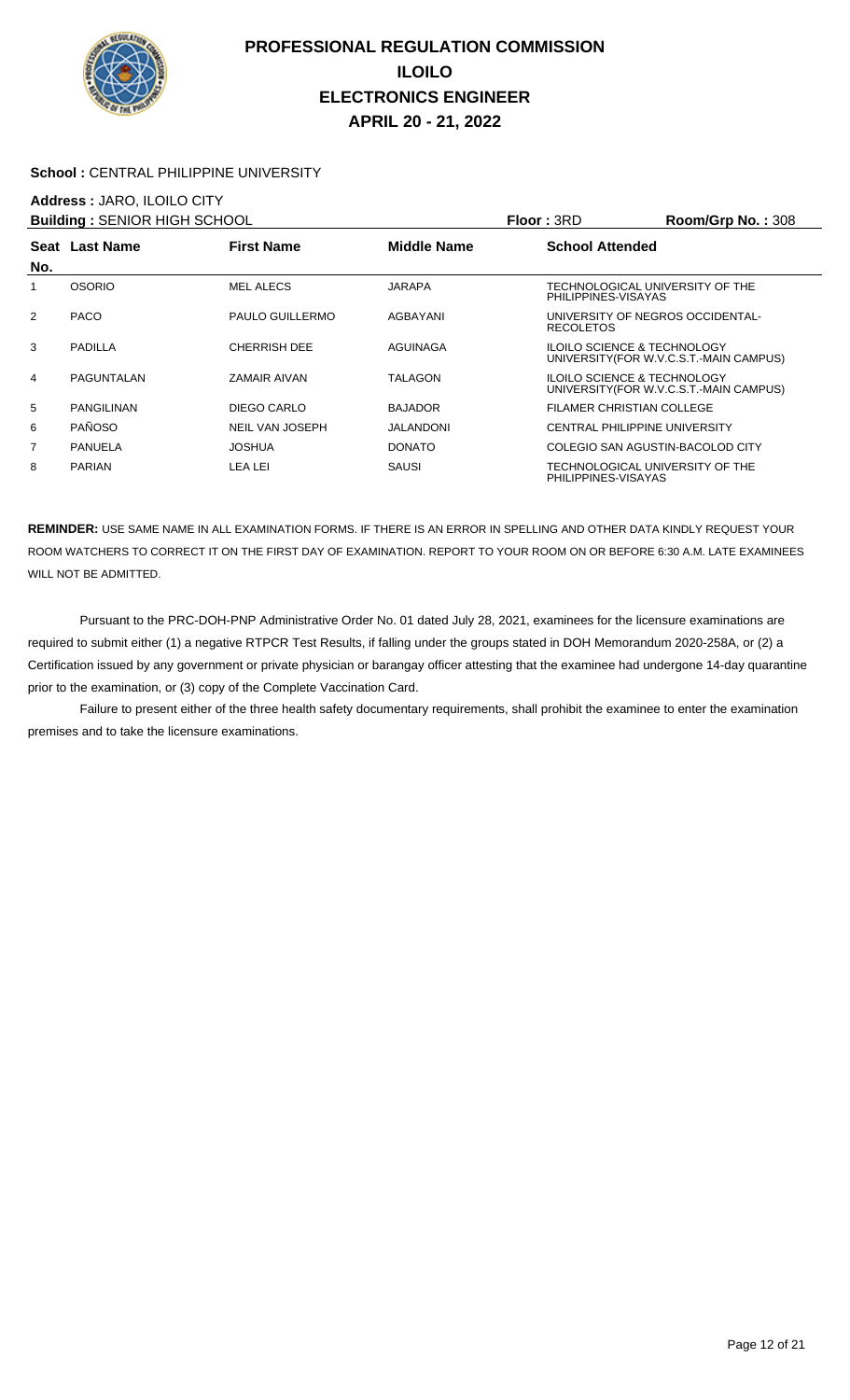

#### **School :** CENTRAL PHILIPPINE UNIVERSITY

### **Address :** JARO, ILOILO CITY

| <b>Building: SENIOR HIGH SCHOOL</b> |                 |                      |                     | <b>Floor: 3RD</b>         | Room/Grp No.: 309                                                                 |
|-------------------------------------|-----------------|----------------------|---------------------|---------------------------|-----------------------------------------------------------------------------------|
|                                     | Seat Last Name  | <b>First Name</b>    | <b>Middle Name</b>  | <b>School Attended</b>    |                                                                                   |
| No.                                 |                 |                      |                     |                           |                                                                                   |
| 1                                   | PARREÑO         | ARVIN                | <b>DEL CASTILLO</b> |                           | <b>ILOILO SCIENCE &amp; TECHNOLOGY</b><br>UNIVERSITY (FOR W.V.C.S.T.-MAIN CAMPUS) |
| 2                                   | PARREÑO         | JOHNNY JR            | <b>JORMIGOS</b>     | UNIVERSITY OF SAN AGUSTIN |                                                                                   |
| 3                                   | PELDONIA        | <b>KAYLADENISE</b>   |                     | PHILIPPINES-VISAYAS       | TECHNOLOGICAL UNIVERSITY OF THE                                                   |
| 4                                   | <b>PUBLICO</b>  | <b>JANE ZAN</b>      | <b>PLANTIG</b>      | UNIVERSITY OF SAN AGUSTIN |                                                                                   |
| 5                                   | RAYMUNDO        | DIANNE RIZANIE       | <b>HAGORILES</b>    | UNIVERSITY OF SAN AGUSTIN |                                                                                   |
| 6                                   | <b>REALUBIT</b> | <b>GENE TRESHA</b>   | <b>LOBATON</b>      | PHILIPPINES-VISAYAS       | TECHNOLOGICAL UNIVERSITY OF THE                                                   |
| 7                                   | <b>REYES</b>    | DONNEL KYLE          | <b>SABRINE</b>      |                           | UNIVERSITY OF SAINT LA SALLE                                                      |
| 8                                   | <b>REYES</b>    | <b>ISABELLE RUTH</b> | <b>OCDINARIA</b>    |                           | UNIVERSITY OF SAINT LA SALLE                                                      |

**REMINDER:** USE SAME NAME IN ALL EXAMINATION FORMS. IF THERE IS AN ERROR IN SPELLING AND OTHER DATA KINDLY REQUEST YOUR ROOM WATCHERS TO CORRECT IT ON THE FIRST DAY OF EXAMINATION. REPORT TO YOUR ROOM ON OR BEFORE 6:30 A.M. LATE EXAMINEES WILL NOT BE ADMITTED.

 Pursuant to the PRC-DOH-PNP Administrative Order No. 01 dated July 28, 2021, examinees for the licensure examinations are required to submit either (1) a negative RTPCR Test Results, if falling under the groups stated in DOH Memorandum 2020-258A, or (2) a Certification issued by any government or private physician or barangay officer attesting that the examinee had undergone 14-day quarantine prior to the examination, or (3) copy of the Complete Vaccination Card.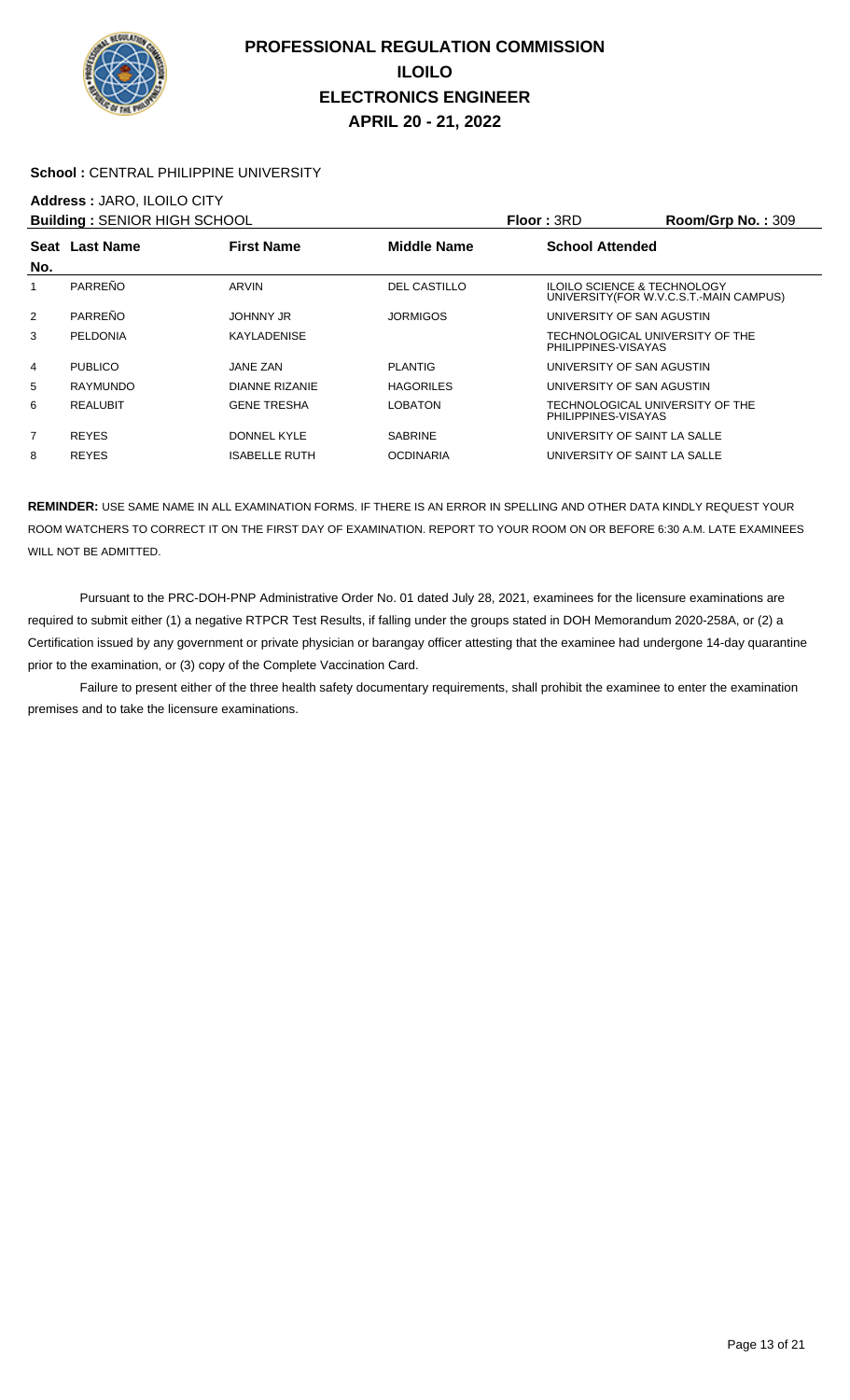

#### School : CENTRAL PHILIPPINE UNIVERSITY

### **Address :** JARO, ILOILO CITY

| <b>Building: SENIOR HIGH SCHOOL</b> |                  |                      |                    | Floor: 3RD                                             | <b>Room/Grp No.: 310</b>                |
|-------------------------------------|------------------|----------------------|--------------------|--------------------------------------------------------|-----------------------------------------|
| No.                                 | Seat Last Name   | <b>First Name</b>    | <b>Middle Name</b> | <b>School Attended</b>                                 |                                         |
| 1                                   | <b>SABIO</b>     | <b>EMMY MARIE</b>    | <b>BERNADAS</b>    | <b>ILOILO SCIENCE &amp; TECHNOLOGY</b>                 | UNIVERSITY (FOR W.V.C.S.T.-MAIN CAMPUS) |
| 2                                   | <b>SALVADOR</b>  | VIVIAN               | <b>PEDROSA</b>     | TECHNOLOGICAL UNIVERSITY OF THE<br>PHILIPPINES-VISAYAS |                                         |
| 3                                   | <b>SAMIS</b>     | MARY JONALYN KAYE    | CABALLERO          | <b>ILOILO SCIENCE &amp; TECHNOLOGY</b>                 | UNIVERSITY (FOR W.V.C.S.T.-MAIN CAMPUS) |
| 4                                   | <b>SEGUIA</b>    | <b>MARIANN JOYCE</b> | <b>EXCLAMADOR</b>  | <b>ILOILO SCIENCE &amp; TECHNOLOGY</b>                 | UNIVERSITY (FOR W.V.C.S.T.-MAIN CAMPUS) |
| 5                                   | <b>SEGURIGAN</b> | <b>JOSHUA</b>        | <b>BARBA</b>       | TECHNOLOGICAL UNIVERSITY OF THE<br>PHILIPPINES-VISAYAS |                                         |
| 6                                   | <b>SEMOLAVA</b>  | <b>JASON</b>         | <b>SERDEÑA</b>     | CENTRAL PHILIPPINE UNIVERSITY                          |                                         |
| 7                                   | <b>SEVILLA</b>   | <b>JEANESSE MAE</b>  | <b>TAVERA</b>      | TECHNOLOGICAL UNIVERSITY OF THE<br>PHILIPPINES-VISAYAS |                                         |
| 8                                   | <b>SILVEO</b>    | ALEXANDRA KARYLL     | <b>LIZARDO</b>     | UNIVERSITY OF SAN AGUSTIN                              |                                         |
|                                     |                  |                      |                    |                                                        |                                         |

**REMINDER:** USE SAME NAME IN ALL EXAMINATION FORMS. IF THERE IS AN ERROR IN SPELLING AND OTHER DATA KINDLY REQUEST YOUR ROOM WATCHERS TO CORRECT IT ON THE FIRST DAY OF EXAMINATION. REPORT TO YOUR ROOM ON OR BEFORE 6:30 A.M. LATE EXAMINEES WILL NOT BE ADMITTED.

 Pursuant to the PRC-DOH-PNP Administrative Order No. 01 dated July 28, 2021, examinees for the licensure examinations are required to submit either (1) a negative RTPCR Test Results, if falling under the groups stated in DOH Memorandum 2020-258A, or (2) a Certification issued by any government or private physician or barangay officer attesting that the examinee had undergone 14-day quarantine prior to the examination, or (3) copy of the Complete Vaccination Card.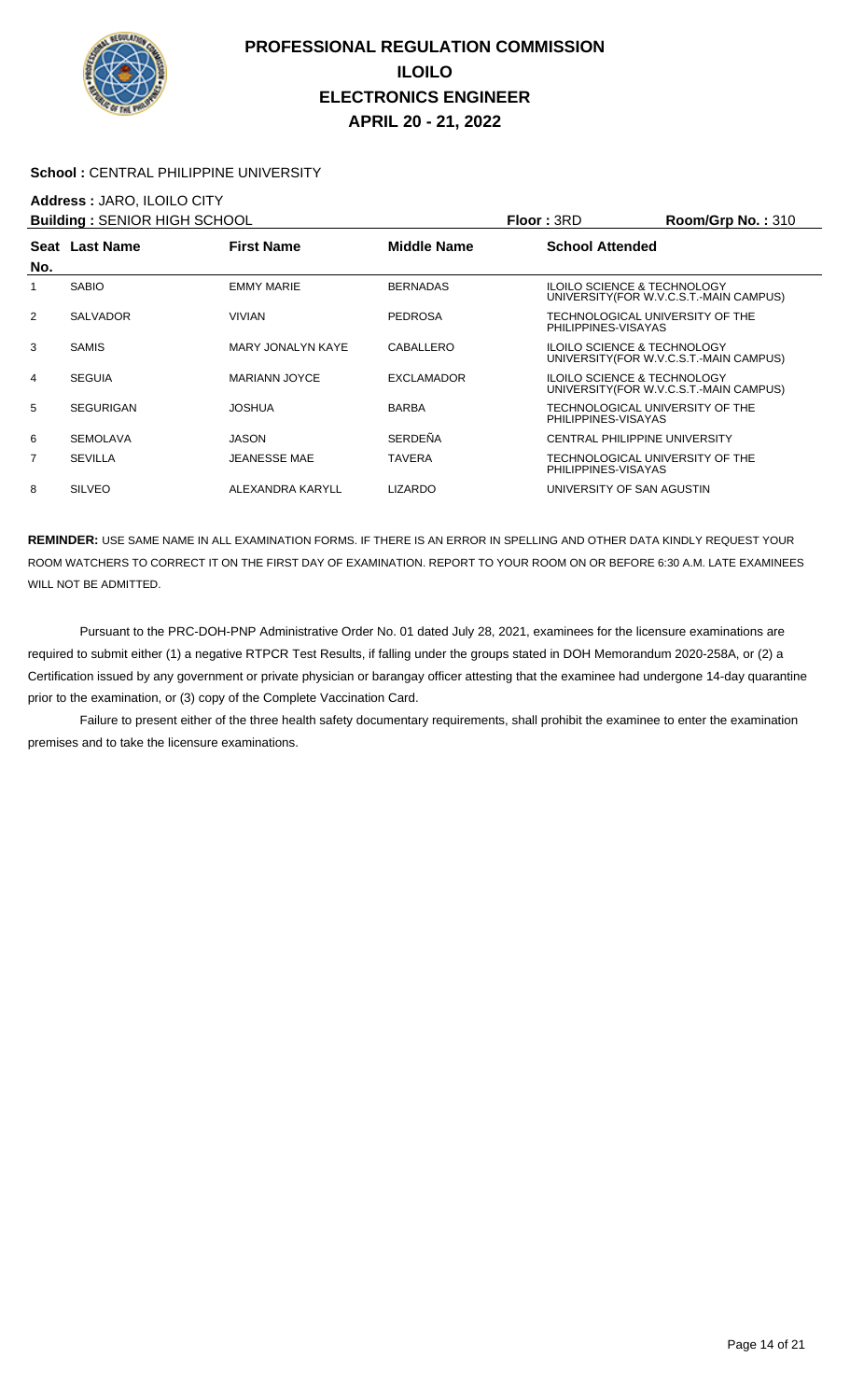

#### School : CENTRAL PHILIPPINE UNIVERSITY

# **Address :** JARO, ILOILO CITY

|                | <b>Building: SENIOR HIGH SCHOOL</b> |                        |                  | <b>Floor: 4TH</b>          | Room/Grp No.: $404$                  |
|----------------|-------------------------------------|------------------------|------------------|----------------------------|--------------------------------------|
|                | Seat Last Name                      | <b>First Name</b>      | Middle Name      | <b>School Attended</b>     |                                      |
| No.            |                                     |                        |                  |                            |                                      |
|                | <b>SIOCO</b>                        | <b>STEPHANIE</b>       | <b>SERILLA</b>   |                            | CENTRAL PHILIPPINE UNIVERSITY        |
| $\overline{2}$ | <b>SIROY</b>                        | <b>REIS LEVY TITUS</b> | <b>PANICAN</b>   |                            | CENTRAL PHILIPPINE UNIVERSITY        |
| 3              | <b>SISICAN</b>                      | <b>JULIA MAE</b>       | <b>SINALUA</b>   | <b>WEST NEGROS COLLEGE</b> |                                      |
| 4              | <b>SOLIS</b>                        | <b>SIM MARLOU</b>      | MAGBANUA         |                            | CENTRAL PHILIPPINE UNIVERSITY        |
| 5              | <b>SUBONG</b>                       | <b>KATE CAMILLE</b>    | <b>MONTEROSO</b> | PHILIPPINES-VISAYAS        | TECHNOLOGICAL UNIVERSITY OF THE      |
| 6              | <b>SUPERATUM</b>                    | <b>RODNEY</b>          | LANAZA           |                            | <b>CENTRAL PHILIPPINE UNIVERSITY</b> |
| 7              | <b>TAPIADOR</b>                     | <b>ESHKARIEL</b>       | AREVALO          | PHILIPPINES-VISAYAS        | TECHNOLOGICAL UNIVERSITY OF THE      |

**REMINDER:** USE SAME NAME IN ALL EXAMINATION FORMS. IF THERE IS AN ERROR IN SPELLING AND OTHER DATA KINDLY REQUEST YOUR ROOM WATCHERS TO CORRECT IT ON THE FIRST DAY OF EXAMINATION. REPORT TO YOUR ROOM ON OR BEFORE 6:30 A.M. LATE EXAMINEES WILL NOT BE ADMITTED.

 Pursuant to the PRC-DOH-PNP Administrative Order No. 01 dated July 28, 2021, examinees for the licensure examinations are required to submit either (1) a negative RTPCR Test Results, if falling under the groups stated in DOH Memorandum 2020-258A, or (2) a Certification issued by any government or private physician or barangay officer attesting that the examinee had undergone 14-day quarantine prior to the examination, or (3) copy of the Complete Vaccination Card.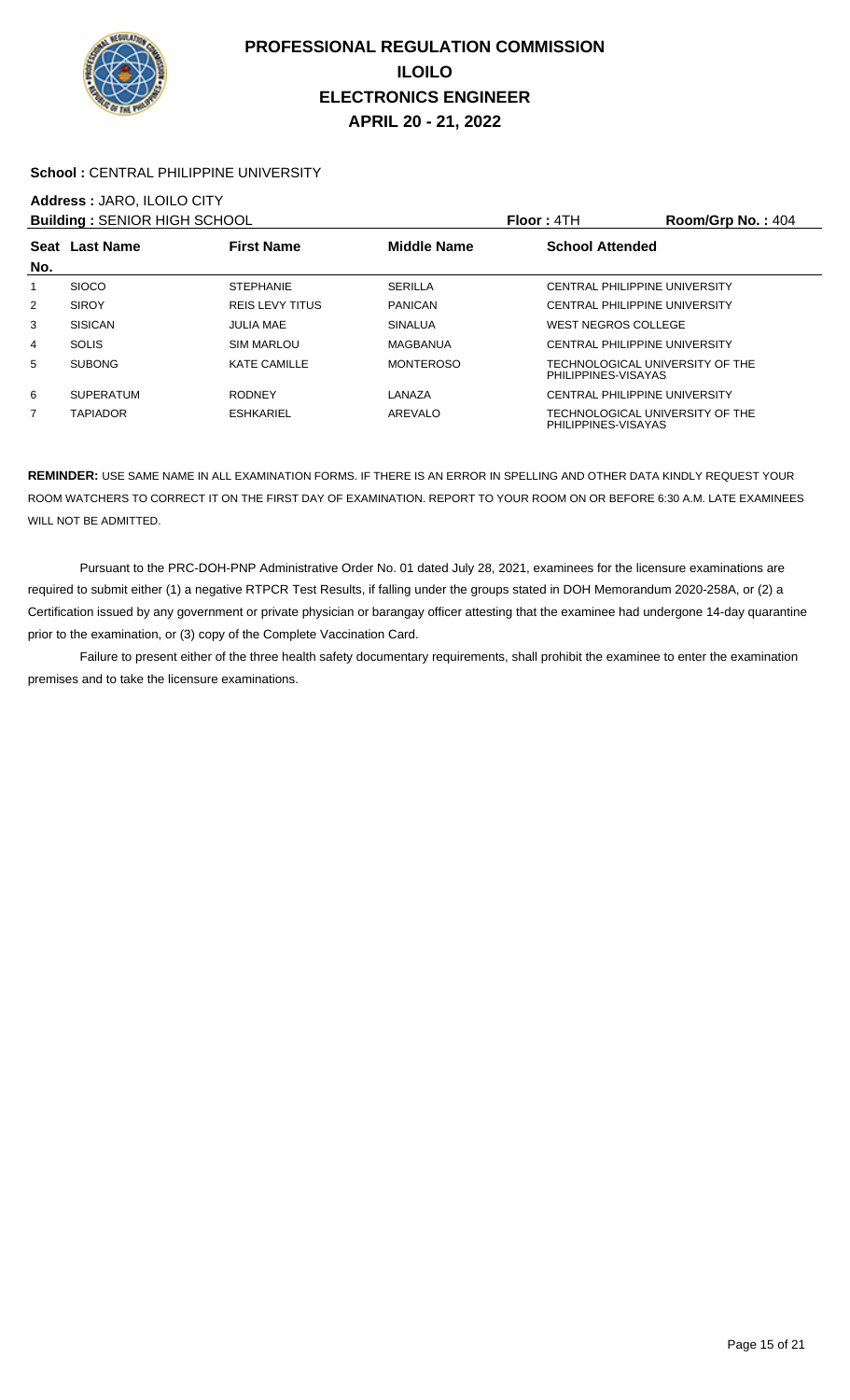

#### School : CENTRAL PHILIPPINE UNIVERSITY

# **Address :** JARO, ILOILO CITY

| <b>Building: SENIOR HIGH SCHOOL</b> |                   |                      |                    | <b>Floor: 4TH</b>                    | <b>Room/Grp No.: 405</b> |
|-------------------------------------|-------------------|----------------------|--------------------|--------------------------------------|--------------------------|
| No.                                 | Seat Last Name    | <b>First Name</b>    | <b>Middle Name</b> | <b>School Attended</b>               |                          |
|                                     | <b>TARROJA</b>    | <b>GERRY LAURENT</b> | <b>UNTAL</b>       | CENTRAL PHILIPPINE UNIVERSITY        |                          |
| 2                                   | <b>TINONAS</b>    | MICHAEL JOHN         | JAYME              | UNIVERSITY OF SAINT LA SALLE         |                          |
| 3                                   | <b>TUMABOTABO</b> | RAYNIELLE JAN        | TAASAN             | UNIVERSITY OF SAN AGUSTIN            |                          |
| $\overline{4}$                      | <b>TUMULAK</b>    | <b>KLEA</b>          | ALBERCA            | <b>CENTRAL PHILIPPINE UNIVERSITY</b> |                          |
| 5                                   | <b>TUPAZ</b>      | <b>JOHN MICHAEL</b>  | <b>BELLO</b>       | <b>CENTRAL PHILIPPINE UNIVERSITY</b> |                          |
| 6                                   | <b>TUPAZ</b>      | <b>VINCE REYNALD</b> | <b>BRIONES</b>     | UNIVERSITY OF SAINT LA SALLE         |                          |
| $\overline{7}$                      | <b>TUPINO</b>     | <b>JOVERT</b>        | <b>TUVALLES</b>    | UNIVERSITY OF SAN AGUSTIN            |                          |

**REMINDER:** USE SAME NAME IN ALL EXAMINATION FORMS. IF THERE IS AN ERROR IN SPELLING AND OTHER DATA KINDLY REQUEST YOUR ROOM WATCHERS TO CORRECT IT ON THE FIRST DAY OF EXAMINATION. REPORT TO YOUR ROOM ON OR BEFORE 6:30 A.M. LATE EXAMINEES WILL NOT BE ADMITTED.

 Pursuant to the PRC-DOH-PNP Administrative Order No. 01 dated July 28, 2021, examinees for the licensure examinations are required to submit either (1) a negative RTPCR Test Results, if falling under the groups stated in DOH Memorandum 2020-258A, or (2) a Certification issued by any government or private physician or barangay officer attesting that the examinee had undergone 14-day quarantine prior to the examination, or (3) copy of the Complete Vaccination Card.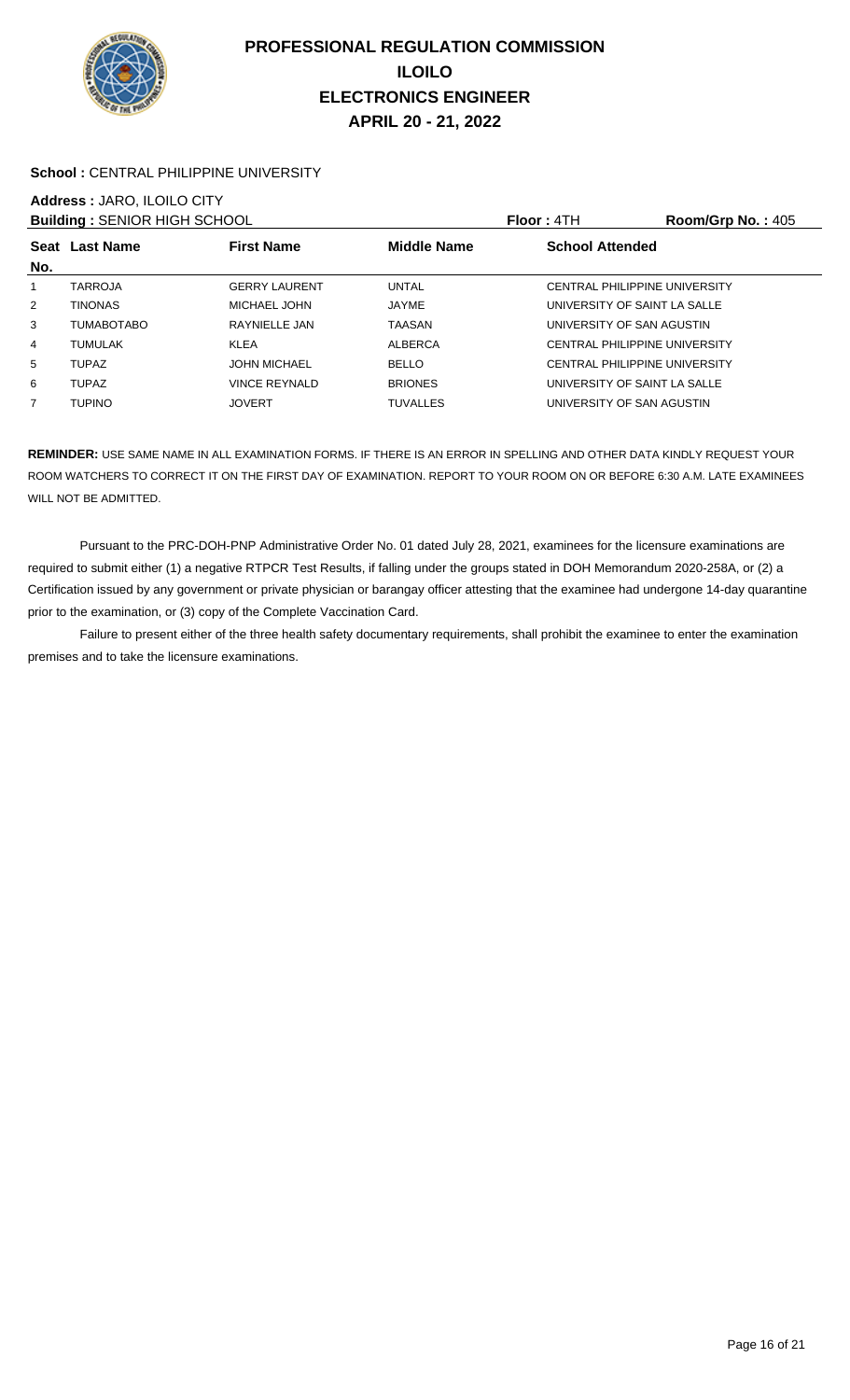

#### **School :** CENTRAL PHILIPPINE UNIVERSITY

# **Address :** JARO, ILOILO CITY

| <b>Building: SENIOR HIGH SCHOOL</b> |                 |                      |                    | Floor: 4TH                                             | $Room/Grp$ No.: 406 |
|-------------------------------------|-----------------|----------------------|--------------------|--------------------------------------------------------|---------------------|
|                                     | Seat Last Name  | <b>First Name</b>    | Middle Name        | <b>School Attended</b>                                 |                     |
| No.                                 |                 |                      |                    |                                                        |                     |
|                                     | <b>VILLA</b>    | <b>CARLO STEPHEN</b> | <b>IGMASIN</b>     | FELLOWSHIP BAPTIST COLLEGE                             |                     |
| 2                                   | <b>VILLAMOR</b> | SHANINE JOY          | <b>FIDEL</b>       | COLEGIO SAN AGUSTIN-BACOLOD CITY                       |                     |
| 3                                   | VILLANUEVA      | JEZA MAE             | VILELLA            | UNIVERSITY OF SAN AGUSTIN                              |                     |
| 4                                   | <b>VILLEGAS</b> | <b>KATRINA</b>       | <b>GAYABAN</b>     | TECHNOLOGICAL UNIVERSITY OF THE<br>PHILIPPINES-VISAYAS |                     |
| 5                                   | <b>VIO</b>      | ALLEN JAY            | CARCERO            | TECHNOLOGICAL UNIVERSITY OF THE<br>PHILIPPINES-VISAYAS |                     |
| 6                                   | YAP             | <b>JOHN ROBERT</b>   | <b>GUITANGUIJO</b> | UNIVERSITY OF SAN AGUSTIN                              |                     |
| 7                                   | <b>YNZON</b>    | <b>ERMA</b>          | MACABEBE           | TECHNOLOGICAL UNIVERSITY OF THE<br>PHILIPPINES-VISAYAS |                     |
| 8                                   | ZARSUELA        | <b>KLENT ROEL</b>    | <b>SOLAS</b>       | UNIVERSITY OF SAINT LA SALLE                           |                     |

**REMINDER:** USE SAME NAME IN ALL EXAMINATION FORMS. IF THERE IS AN ERROR IN SPELLING AND OTHER DATA KINDLY REQUEST YOUR ROOM WATCHERS TO CORRECT IT ON THE FIRST DAY OF EXAMINATION. REPORT TO YOUR ROOM ON OR BEFORE 6:30 A.M. LATE EXAMINEES WILL NOT BE ADMITTED.

 Pursuant to the PRC-DOH-PNP Administrative Order No. 01 dated July 28, 2021, examinees for the licensure examinations are required to submit either (1) a negative RTPCR Test Results, if falling under the groups stated in DOH Memorandum 2020-258A, or (2) a Certification issued by any government or private physician or barangay officer attesting that the examinee had undergone 14-day quarantine prior to the examination, or (3) copy of the Complete Vaccination Card.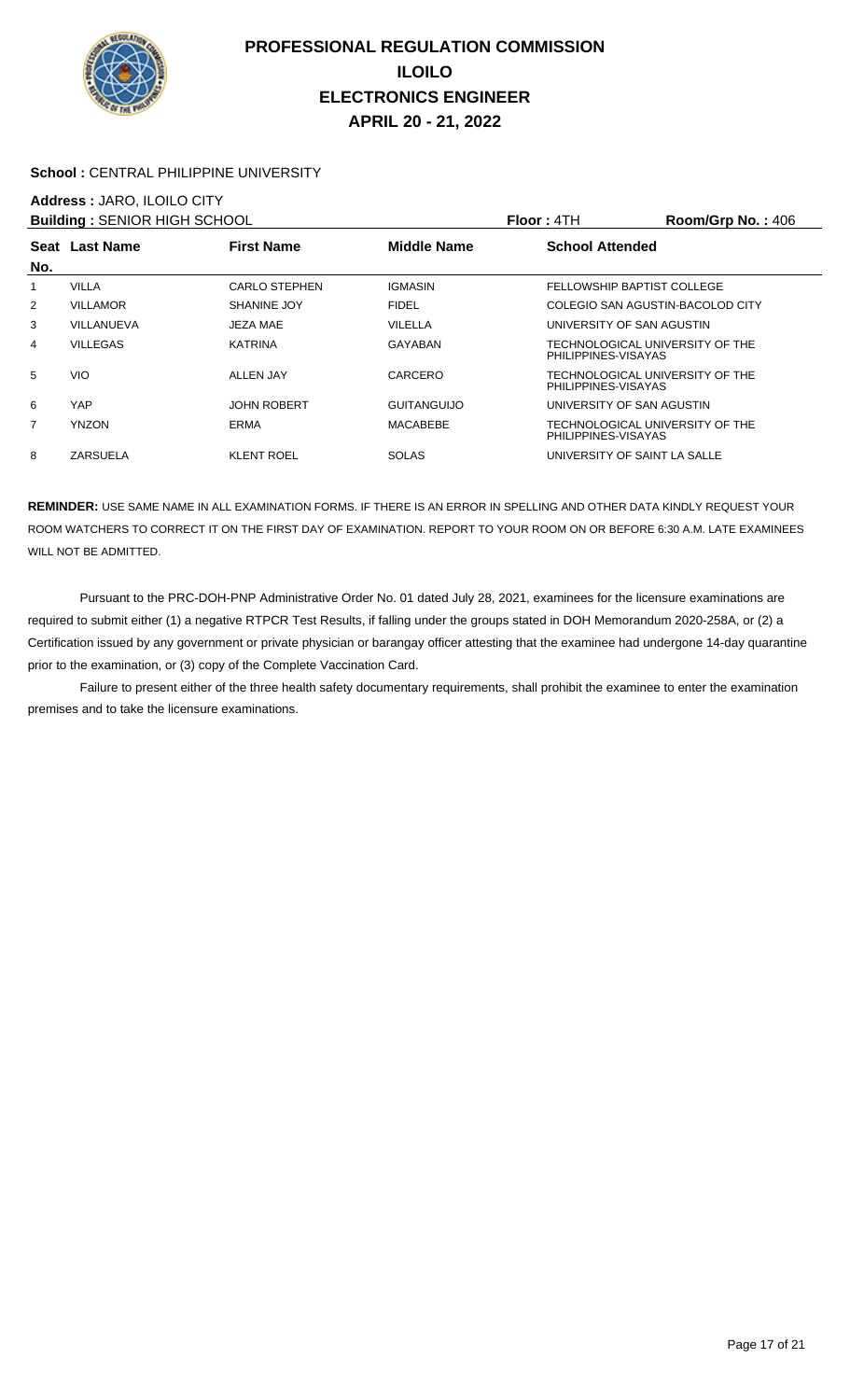

#### School : CENTRAL PHILIPPINE UNIVERSITY

### **Address :** JARO, ILOILO CITY

|                  |                           |                                     |                        | Room/Grp No.: $407$                                                                                                                                                                                                                                                                                                                                                                                                                                       |
|------------------|---------------------------|-------------------------------------|------------------------|-----------------------------------------------------------------------------------------------------------------------------------------------------------------------------------------------------------------------------------------------------------------------------------------------------------------------------------------------------------------------------------------------------------------------------------------------------------|
|                  | <b>First Name</b>         | <b>Middle Name</b>                  | <b>School Attended</b> |                                                                                                                                                                                                                                                                                                                                                                                                                                                           |
| <b>ALVAREZ</b>   | <b>KHAREN</b>             | <b>PROSPEROSO</b>                   |                        | UNIVERSITY (FOR W.V.C.S.T.-MAIN CAMPUS)                                                                                                                                                                                                                                                                                                                                                                                                                   |
| <b>ANDRES</b>    | <b>JUDD ZILDJAN</b>       | <b>TINGSON</b>                      |                        |                                                                                                                                                                                                                                                                                                                                                                                                                                                           |
| ARAÑO            | <b>RIKKA</b>              | ARAGAY                              |                        |                                                                                                                                                                                                                                                                                                                                                                                                                                                           |
| <b>AUNGON</b>    | LUCILLE MAE               | <b>MERCADO</b>                      |                        |                                                                                                                                                                                                                                                                                                                                                                                                                                                           |
| <b>BALUYA</b>    | <b>LORENZ CHRISTOPHER</b> | <b>NUÑAL</b>                        |                        |                                                                                                                                                                                                                                                                                                                                                                                                                                                           |
| <b>BAÑES</b>     | <b>KIMBERLY</b>           | <b>BALDELOVAR</b>                   |                        | UNIVERSITY (FOR W.V.C.S.T.-MAIN CAMPUS)                                                                                                                                                                                                                                                                                                                                                                                                                   |
| <b>BELNAS</b>    | KIM KEVIN                 | <b>DAVID</b>                        |                        |                                                                                                                                                                                                                                                                                                                                                                                                                                                           |
| <b>CABANTING</b> | KIMBERLY                  | <b>CALUSTE</b>                      |                        |                                                                                                                                                                                                                                                                                                                                                                                                                                                           |
| <b>CAMPORASO</b> | <b>FRIENDS JAN</b>        | <b>TOGADO</b>                       | <b>RECOLETOS</b>       |                                                                                                                                                                                                                                                                                                                                                                                                                                                           |
| <b>CLARO</b>     | <b>JAMILLE DAPHNY</b>     | <b>BRILLANTES</b>                   |                        |                                                                                                                                                                                                                                                                                                                                                                                                                                                           |
|                  | Seat Last Name            | <b>Building: SENIOR HIGH SCHOOL</b> |                        | Floor: 4TH<br><b>ILOILO SCIENCE &amp; TECHNOLOGY</b><br>TECHNOLOGICAL UNIVERSITY OF THE<br>PHILIPPINES-VISAYAS<br>TECHNOLOGICAL UNIVERSITY OF THE<br>PHILIPPINES-TAGUIG<br>TECHNOLOGICAL UNIVERSITY OF THE<br>PHILIPPINES-VISAYAS<br>CENTRAL PHILIPPINE UNIVERSITY<br><b>ILOILO SCIENCE &amp; TECHNOLOGY</b><br><b>CENTRAL PHILIPPINE UNIVERSITY</b><br>UNIVERSITY OF SAN AGUSTIN<br>UNIVERSITY OF NEGROS OCCIDENTAL-<br>COLEGIO SAN AGUSTIN-BACOLOD CITY |

**REMINDER:** USE SAME NAME IN ALL EXAMINATION FORMS. IF THERE IS AN ERROR IN SPELLING AND OTHER DATA KINDLY REQUEST YOUR ROOM WATCHERS TO CORRECT IT ON THE FIRST DAY OF EXAMINATION. REPORT TO YOUR ROOM ON OR BEFORE 6:30 A.M. LATE EXAMINEES WILL NOT BE ADMITTED.

 Pursuant to the PRC-DOH-PNP Administrative Order No. 01 dated July 28, 2021, examinees for the licensure examinations are required to submit either (1) a negative RTPCR Test Results, if falling under the groups stated in DOH Memorandum 2020-258A, or (2) a Certification issued by any government or private physician or barangay officer attesting that the examinee had undergone 14-day quarantine prior to the examination, or (3) copy of the Complete Vaccination Card.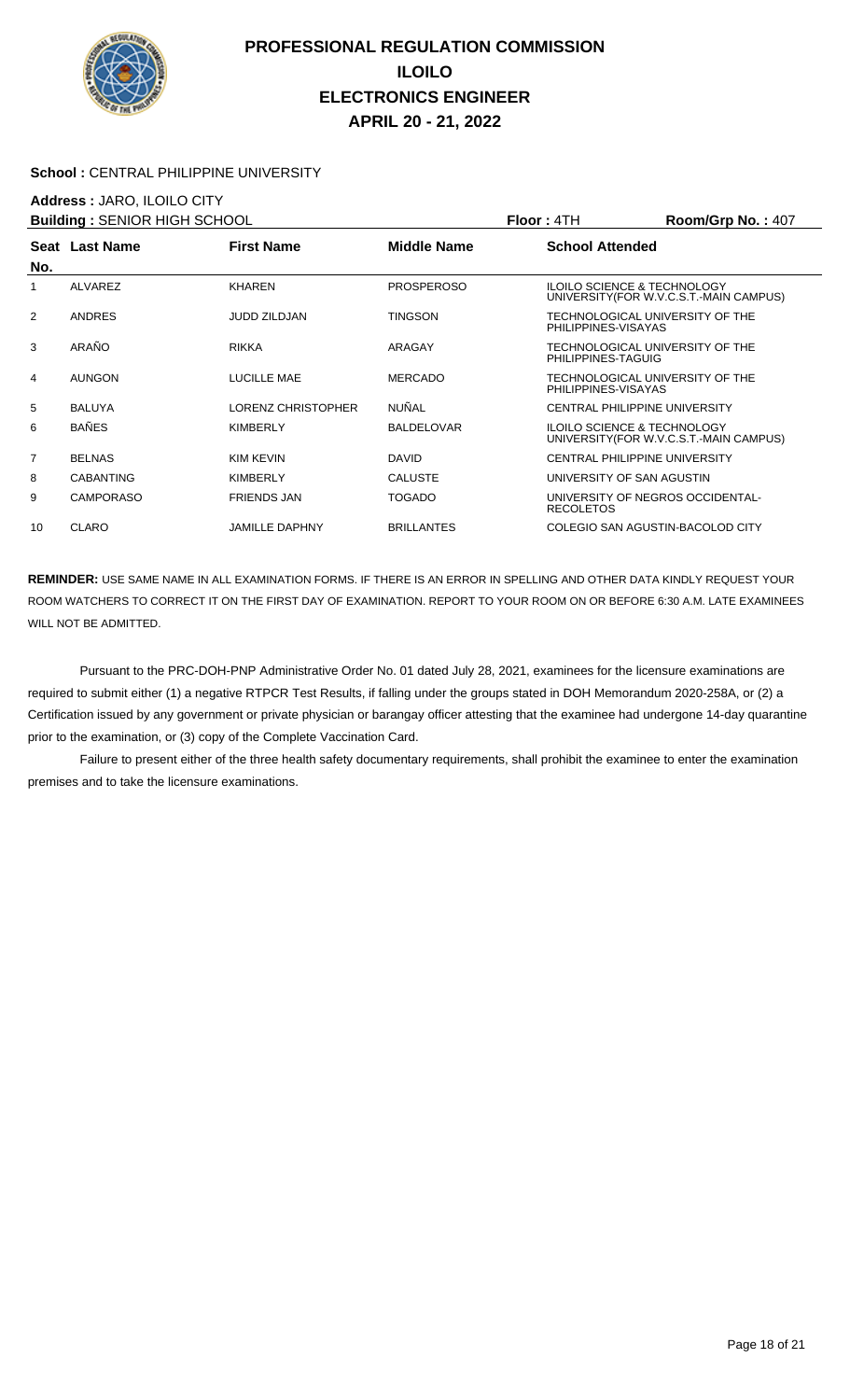

#### School : CENTRAL PHILIPPINE UNIVERSITY

### **Address :** JARO, ILOILO CITY

| <b>Building: SENIOR HIGH SCHOOL</b> |                |                           |                    | Floor: 4TH                             | Room/Grp No.: 408                      |
|-------------------------------------|----------------|---------------------------|--------------------|----------------------------------------|----------------------------------------|
|                                     | Seat Last Name | <b>First Name</b>         | <b>Middle Name</b> | <b>School Attended</b>                 |                                        |
| No.                                 |                |                           |                    |                                        |                                        |
|                                     | <b>CODICO</b>  | CLAUDETTE ALMYRA          | JALBUENA           | <b>ILOILO SCIENCE &amp; TECHNOLOGY</b> | UNIVERSITY(FOR W.V.C.S.T.-MAIN CAMPUS) |
| $\overline{2}$                      | CORTEZANO      | <b>MARY CHRISTA GRACE</b> | <b>PAÑARES</b>     | UNIVERSITY OF SAINT LA SALLE           |                                        |
| 3                                   | <b>ESPORAS</b> | <b>MARNIE</b>             | <b>LIBRO</b>       | UNIVERSITY OF SAINT LA SALLE           |                                        |
| 4                                   | <b>FACULIN</b> | <b>ADRIAN PAUL</b>        | <b>SEGOVIA</b>     | CENTRAL PHILIPPINE UNIVERSITY          |                                        |
| 5                                   | <b>FALSIS</b>  | KING CYDRIC               | <b>DENOSTA</b>     | UNIVERSITY OF SAN AGUSTIN              |                                        |
| 6                                   | <b>FERIA</b>   | <b>JOHN PATRICK</b>       | <b>ALLA</b>        | PHILIPPINES-VISAYAS                    | TECHNOLOGICAL UNIVERSITY OF THE        |
| $\overline{7}$                      | <b>GALICIA</b> | <b>MARIENNE MAY</b>       | <b>VISALES</b>     | <b>ILOILO SCIENCE &amp; TECHNOLOGY</b> | UNIVERSITY(FOR W.V.C.S.T.-MAIN CAMPUS) |
| 8                                   | <b>GALLEGO</b> | <b>ALARIC JUSTIN</b>      | <b>MAKILAN</b>     | UNIVERSITY OF SAINT LA SALLE           |                                        |
| 9                                   | <b>HACHERO</b> | <b>CHRISTINA MAE</b>      | YASA               | UNIVERSITY OF SAINT LA SALLE           |                                        |

**REMINDER:** USE SAME NAME IN ALL EXAMINATION FORMS. IF THERE IS AN ERROR IN SPELLING AND OTHER DATA KINDLY REQUEST YOUR ROOM WATCHERS TO CORRECT IT ON THE FIRST DAY OF EXAMINATION. REPORT TO YOUR ROOM ON OR BEFORE 6:30 A.M. LATE EXAMINEES WILL NOT BE ADMITTED.

 Pursuant to the PRC-DOH-PNP Administrative Order No. 01 dated July 28, 2021, examinees for the licensure examinations are required to submit either (1) a negative RTPCR Test Results, if falling under the groups stated in DOH Memorandum 2020-258A, or (2) a Certification issued by any government or private physician or barangay officer attesting that the examinee had undergone 14-day quarantine prior to the examination, or (3) copy of the Complete Vaccination Card.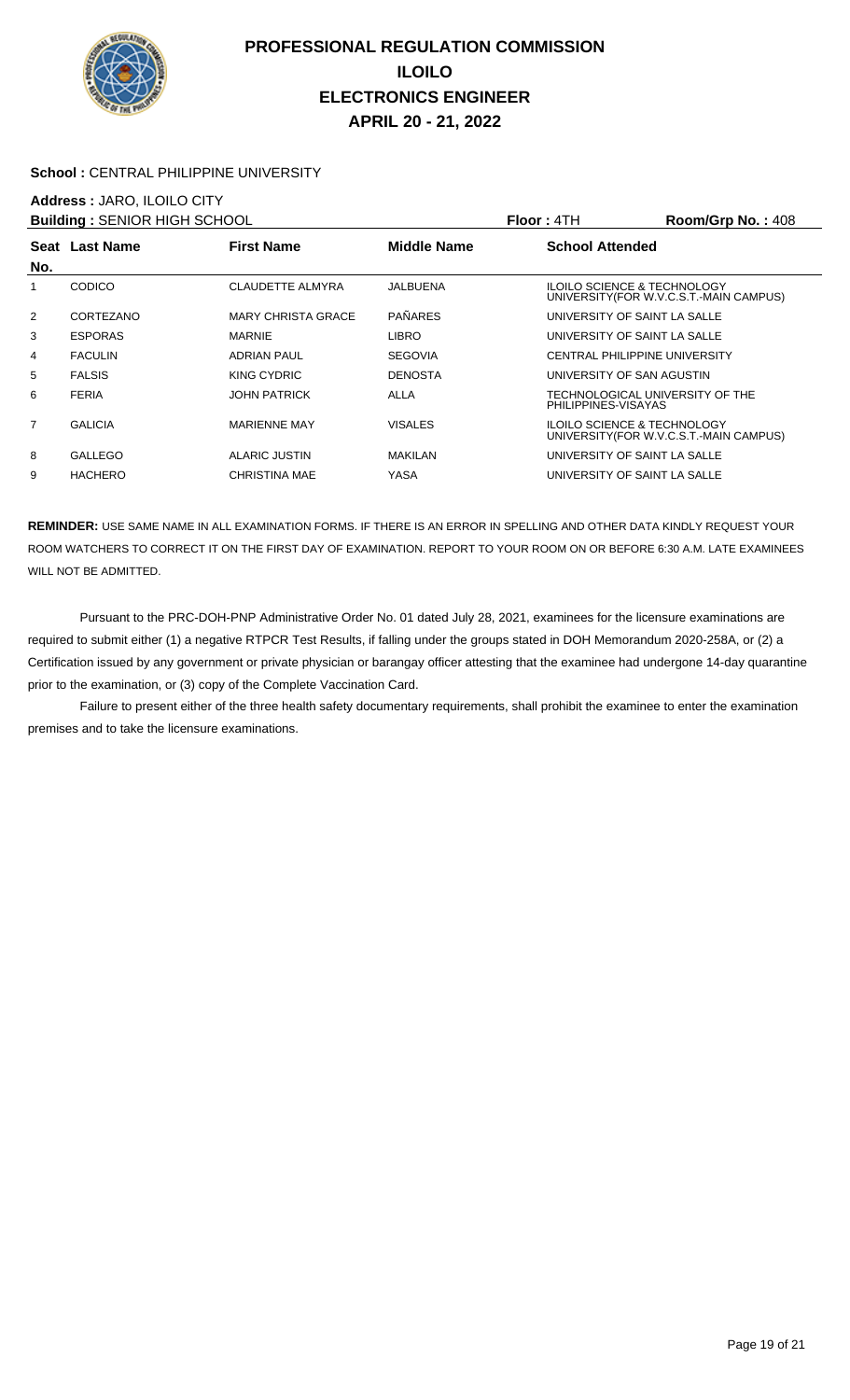

#### School : CENTRAL PHILIPPINE UNIVERSITY

## **Address :** JARO, ILOILO CITY

| <b>Building: SENIOR HIGH SCHOOL</b> |                |                     |                    | <b>Floor: 4TH</b>                                      | Room/Grp No.: 409                       |
|-------------------------------------|----------------|---------------------|--------------------|--------------------------------------------------------|-----------------------------------------|
| No.                                 | Seat Last Name | <b>First Name</b>   | <b>Middle Name</b> | <b>School Attended</b>                                 |                                         |
| 1                                   | <b>IWAG</b>    | <b>TRESTAN EMIL</b> | <b>BANO</b>        | <b>ILOILO SCIENCE &amp; TECHNOLOGY</b>                 | UNIVERSITY (FOR W.V.C.S.T.-MAIN CAMPUS) |
| 2                                   | <b>LEONIDA</b> | <b>JAYBEE</b>       | <b>HINOLAN</b>     | TECHNOLOGICAL UNIVERSITY OF THE<br>PHILIPPINES-VISAYAS |                                         |
| 3                                   | LU             | <b>JOHN JOSEPH</b>  | VILLAREAL          | <b>ILOILO SCIENCE &amp; TECHNOLOGY</b>                 | UNIVERSITY (FOR W.V.C.S.T.-MAIN CAMPUS) |
| 4                                   | <b>MARTIN</b>  | <b>RINA MAE</b>     | <b>DAGUM</b>       | <b>ILOILO SCIENCE &amp; TECHNOLOGY</b>                 | UNIVERSITY (FOR W.V.C.S.T.-MAIN CAMPUS) |
| 5                                   | <b>OBERIO</b>  | <b>MAY IBETH</b>    | <b>MESIAS</b>      | TECHNOLOGICAL UNIVERSITY OF THE<br>PHILIPPINES-VISAYAS |                                         |
| 6                                   | <b>OBERO</b>   | <b>JOPHEL</b>       | <b>DOMINGO</b>     | TECHNOLOGICAL UNIVERSITY OF THE<br>PHILIPPINES-VISAYAS |                                         |
| 7                                   | PAGUNSAN       | <b>MEJOY</b>        | <b>DELA CRUZ</b>   | UNIVERSITY OF NEGROS OCCIDENTAL-<br><b>RECOLETOS</b>   |                                         |
| 8                                   | PEÑAROYO       | MAYBELLE            | <b>HORTILLOSA</b>  | <b>ILOILO SCIENCE &amp; TECHNOLOGY</b>                 | UNIVERSITY (FOR W.V.C.S.T.-MAIN CAMPUS) |
| 9                                   | <b>SALAUM</b>  | <b>KEVIN YSH</b>    | <b>RENDON</b>      | TECHNOLOGICAL UNIVERSITY OF THE<br>PHILIPPINES-VISAYAS |                                         |

**REMINDER:** USE SAME NAME IN ALL EXAMINATION FORMS. IF THERE IS AN ERROR IN SPELLING AND OTHER DATA KINDLY REQUEST YOUR ROOM WATCHERS TO CORRECT IT ON THE FIRST DAY OF EXAMINATION. REPORT TO YOUR ROOM ON OR BEFORE 6:30 A.M. LATE EXAMINEES WILL NOT BE ADMITTED.

 Pursuant to the PRC-DOH-PNP Administrative Order No. 01 dated July 28, 2021, examinees for the licensure examinations are required to submit either (1) a negative RTPCR Test Results, if falling under the groups stated in DOH Memorandum 2020-258A, or (2) a Certification issued by any government or private physician or barangay officer attesting that the examinee had undergone 14-day quarantine prior to the examination, or (3) copy of the Complete Vaccination Card.